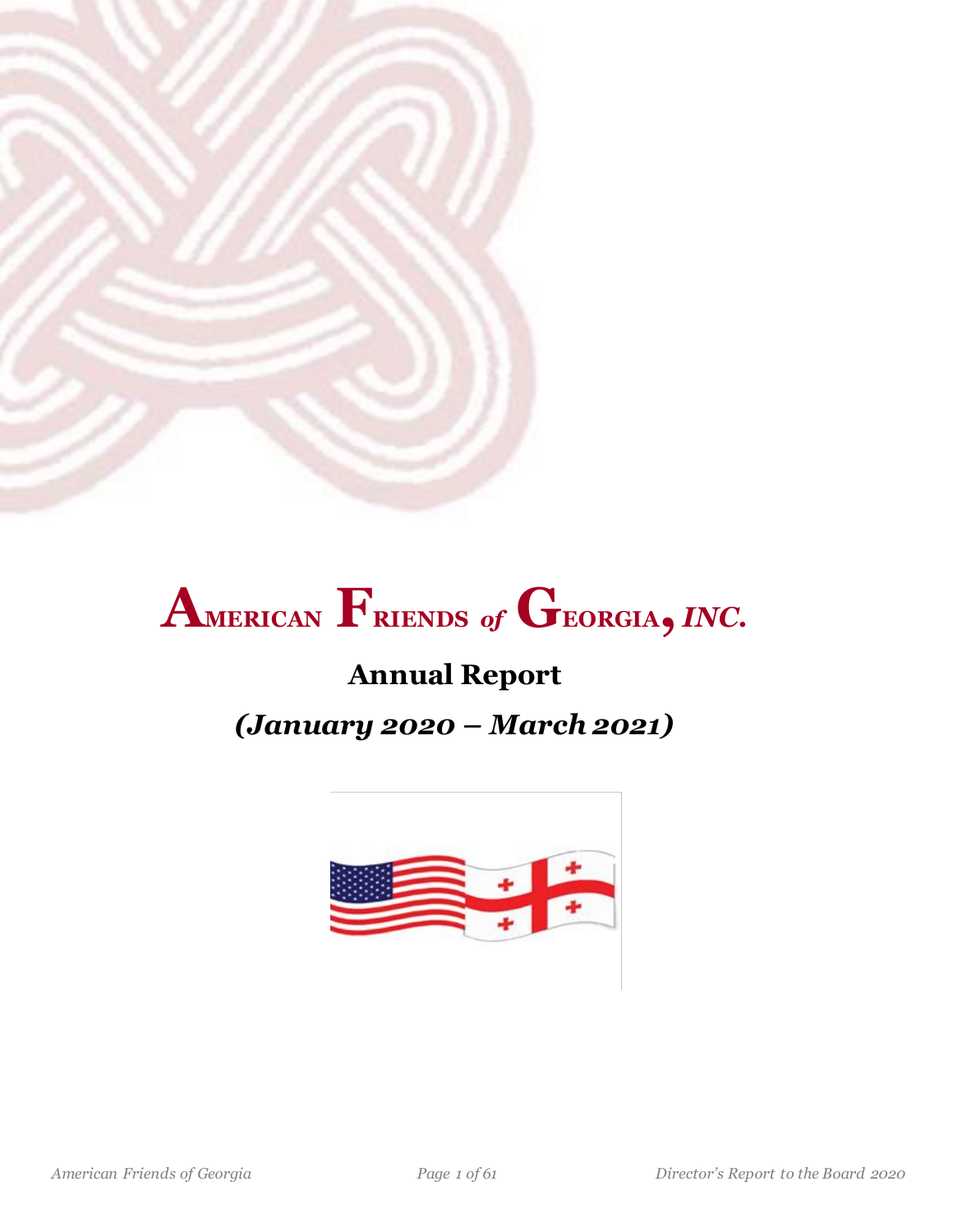# **Table of Contents**

| Reporting on 2020 & 2021 by Executive Directors - US and Georgia Offices 3         |
|------------------------------------------------------------------------------------|
|                                                                                    |
|                                                                                    |
|                                                                                    |
|                                                                                    |
|                                                                                    |
|                                                                                    |
|                                                                                    |
| Javakheti Relief Fund: Assistance for a Georgian School in a Multiethnic Region  5 |
|                                                                                    |
|                                                                                    |
|                                                                                    |
|                                                                                    |
|                                                                                    |
|                                                                                    |
|                                                                                    |
|                                                                                    |
| Grant Amounts from US and Georgian Offices: January - March 2021 16                |
|                                                                                    |
|                                                                                    |
|                                                                                    |
|                                                                                    |
|                                                                                    |
|                                                                                    |
| Education for Internally Displaced Children, Street and Vulnerable Children  24    |
|                                                                                    |
|                                                                                    |
|                                                                                    |
|                                                                                    |
|                                                                                    |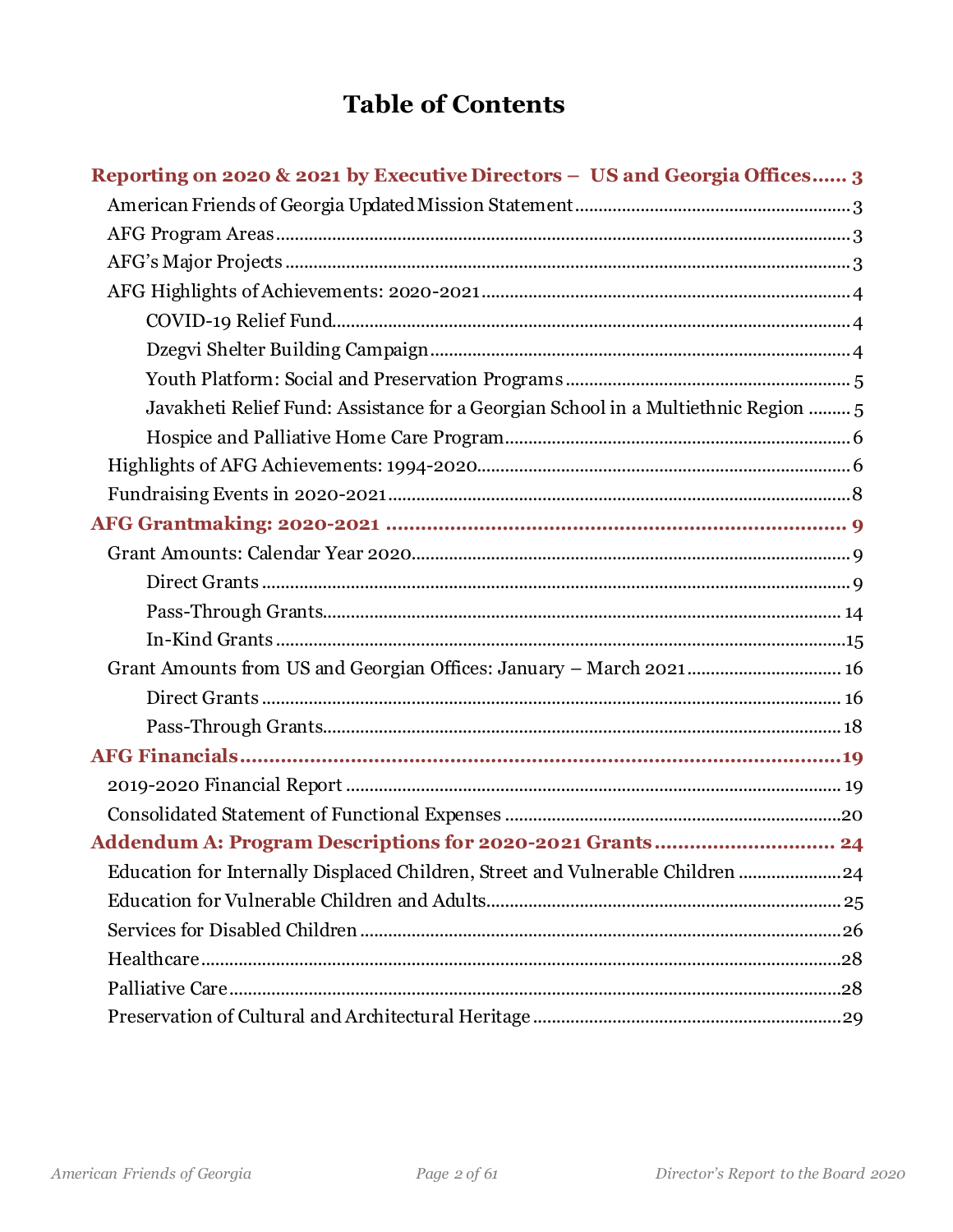# <span id="page-2-0"></span>**Reporting on 2020 & 2021 by Executive Directors – US and Georgia Offices**

### <span id="page-2-1"></span>**American Friends of Georgia Updated Mission Statement**

American Friends of Georgia is dedicated to following the needs of Georgia's most vulnerable children, adults, and elderly, and improving lives through grassroots initiatives that provide long-term support and assistance.

### <span id="page-2-2"></span>**AFG Program Areas**

- *Education & Social Services***:** We aim to ensure access to an education and a chance at a better life for all Georgians.
- *Healthcare***:** We seek to improve the treatment and living conditions for seriously ill Georgians and their families.
- *Economic Empowerment***:** We believe that by providing skills and work experience to Georgians without opportunities, we are both fostering a stronger community and allowing Georgians to build a future for themselves.
- *Arts & Culture***:** We celebrate and believe in preserving the rich cultural heritage of Georgia, and work to promote Georgian art and artists.

# <span id="page-2-3"></span>**AFG's Major Projects**

Although AFG assists many projects in Georgia, the following are current, primary projects:

- Higher Education Scholarship Fund for former street children
- Mercy Center Hospice, Nursing School and Home Care Program in Tbilisi
- Dzegvi Community Shelter for former street children, abandoned single mothers, mentally and physically ill persons and homeless elderly
- Bediani Center for vulnerable children
- Leukemia Children/Hematology-Oncology Center/Parents House in Tbilisi
- Nikozi Education and Cultural Center for war-affected children (COATS & Annual International Animation Film Festival)
- Art Education and Rehabilitation Program for vulnerable children in AFG's projects
- Together for Real Changes, supporting children with disabilities in remote regions
- Promoting a Tradition of Philanthropy in Georgia
	- o Youth Platform Social Program for introducing and promoting the tradition of volunteerism and philanthropy in youth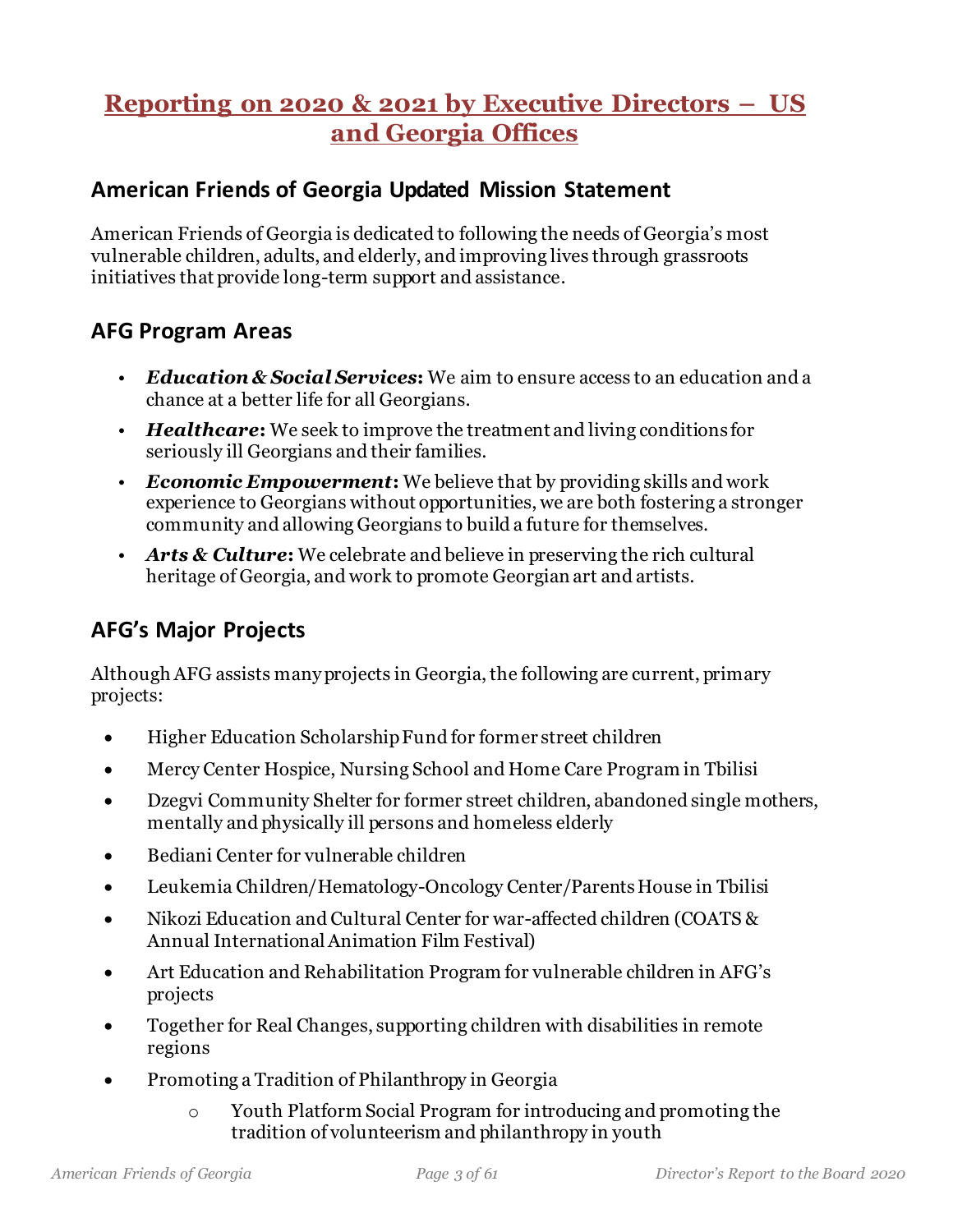- o Fostering Corporate Social Responsibility
- Promoting Preservation of Cultural and Architectural Heritage
	- o Youth Platform Cultural Program for preservation education
	- o Preservation of Landmark Last remaining Royal Palace in Tbilisi
- Javakheti Relief Fund Assistance for Georgian School in multiethnic region

# <span id="page-3-0"></span>**AFG Highlights of Achievements: 2020-2021**

### <span id="page-3-1"></span>*COVID-19 Relief Fund*

The COVID-19 Relief Fund was established in March 2020 (raising \$13,000), aiming to help with both immediate humanitarian needs resulting from the COVID-19 pandemic as well as a long-term response that supports income generating projects to help Georgians recover from the devastating economic fallout of the pandemic.

The Fund is responding to the crisis in Georgia by contributing to the purchase and distribution of critically needed supplies, including food, medicine, hygiene items, hand sanitizers, and protective gear for high-risk populations. AFG supported:

- Children at Children's Central Hospital/Oncology and Cancer Department suffering from leukemia and cancer
- Dzegvi Shelter, which is caring for the elderly and disabled
- The ill and elderly poor in our Hospice Home Care Program
- The unprotected elderly above 70 years old who are under government-mandated lockdown in their homes
- ➢ Purchasing tests for children suffering from leukemia (Children's Central Hospital/Oncology and Cancer Department)
- $\triangleright$  Providing food for parent's house during the first lockdown
- ➢ Providing Nutritious Food since June 2020 for children suffering from leukemia

The long-term response of American Friends of Georgia to the economic fallout of the pandemic will emphasize local production and small enterprises in order to help those who lost their jobs during the coronavirus pandemic. The mission of setting up a fund is needed to establish and support local farms, greenhouses, factories. Production through such initiatives will help to create jobs for those left jobless by the pandemic. Building greenhouses at Dzegvi Shelter was the first effort of this program/fund.

### <span id="page-3-2"></span>*Dzegvi Shelter Building Campaign*

AFG's major achievement in 2020 was furnishing the reconstructed building at the Dzegvi Shelter (former orphanage). All the bedrooms were furnished with beds, bedside tables, chest of drawers and wardrobes. This is the only free center of its kind in the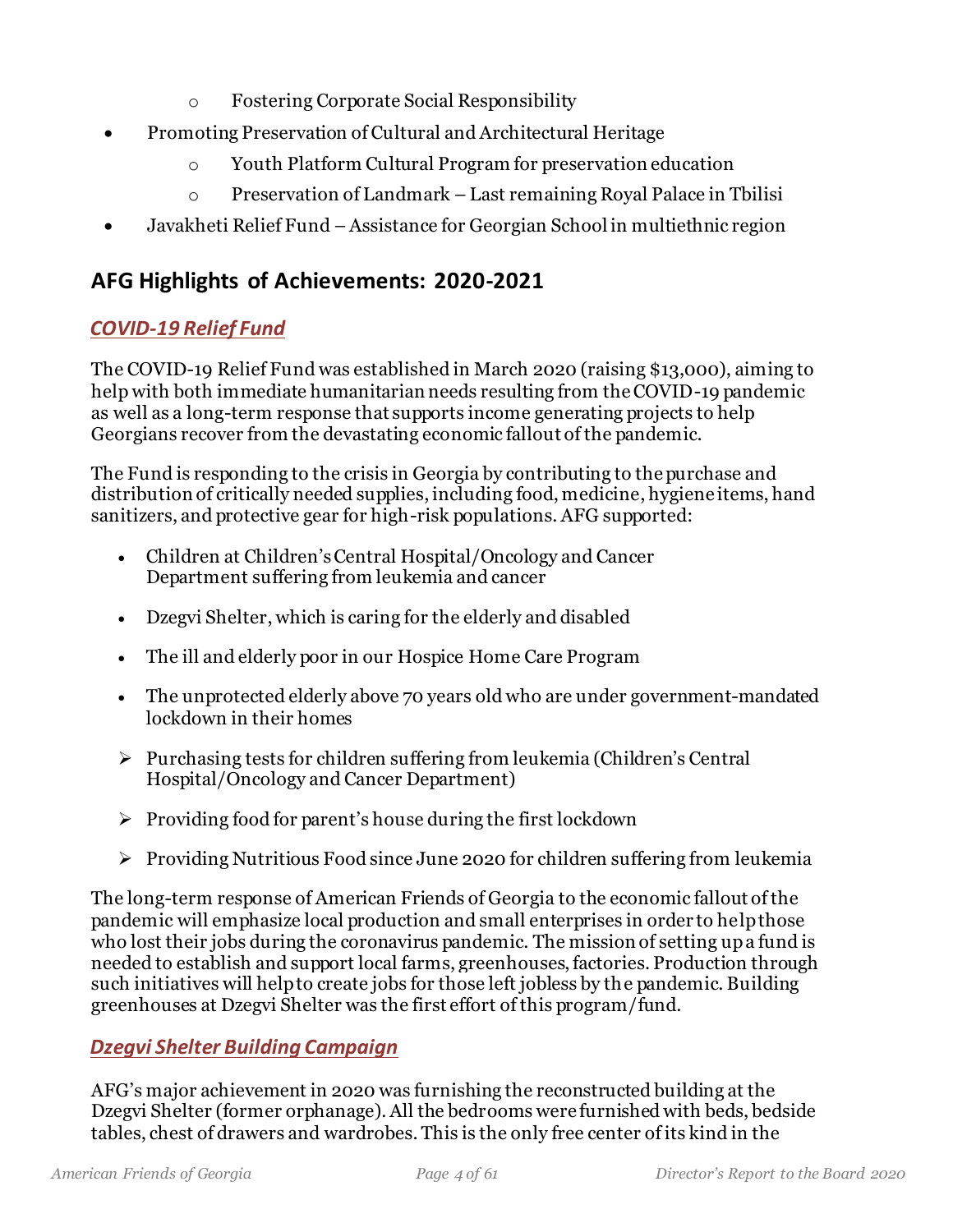country of Georgia where vulnerable individuals of all ages live together as one large family. The renovated building provides not only a safe place to call home, but facilitates inhabitants' rehabilitation and integration into society, changing their quality of life.

AFG was honored to be the sole beneficiary of the 8<sup>th</sup> Annual Tbilisi Marathon on September 29th, 2019, an international charity event sponsored by Heidelberg Cement, which benefited the Dzegvi Shelter Community. The Tbilisi Marathon 2019 raised 75,000 (\$26,000) for the Dzegvi Shelter reconstruction (exterior works). More than 2700 people participated from 57 countries and 500 among the runners were kids. As a result of pandemic outbreak, the works planned were delayed and after the lifting of the first lockdown in May 2020, AFG together with Heidelberg Cement started the works that were finished in early September.

In the autumn of 2020, AFG in close collaboration with TIKA (Turkish Cooperation and Coordination Agency (which mostly funds large scale state projects) constructed and installed two greenhouses: one  $250 \text{ sq/m} -$  for greens for consumption of Dzegvi Shelter dwellers and 500 sq/m strawberry greenhouse for sale purposes. The sale of strawberries will enable Dzegvi Shelter and its dwellers to generate income and become more sustainable.

Established in 2010, the Shelter provides crucial assistance to those with nowhere else to go, including individuals with mental or physical special needs, and adults and children coping with homelessness and other challenges. Regardless of their needs, all residents are part of a loving community, with shared responsibilities and opportunities for personal growth and development. On average the Shelter serves 80 individuals per year ranging in age from 0-90. The Shelter is located a short drive from the old capital Mtskheta and a 20-minute drive from Tbilisi.

#### <span id="page-4-0"></span>*Youth Platform: Social and Preservation Programs*

AFG continues its partnership (since 2015) with the Guivey Zaldastanishvili American Academy in Tbilisi on the Youth Platform project, the mission of which is to raise awareness and promote a tradition of philanthropy and volunteering among young Georgians, and to increase engagement among Georgian youth in the preservation of Tbilisi's urban heritage, architecture and culture. In 2020, as a result of the pandemic outbreak, the Preservation class took place online and young volunteers were not able to continue their visits to elderly and hospice.

#### <span id="page-4-1"></span>*Javakheti Relief Fund: Assistance for a Georgian School in a Multiethnic Region*

Public School No. 3 is the only school where education is conducted in Georgian in the remote region of Javakheti, a region primarily populated by ethnically Armenian citizens of Georgia. In the 1820s, thousands of Armenian families and religious sects of Dukhabors from Russia were moved to the region. By the end of the 20<sup>th</sup> century, only 2% of the population were Georgians and Georgian language was banished from the schools. Public School No 3 is thus a Georgian cultural center in this important region.

In 2010, school leaders were finally able to draw the Georgian government's attention to the deplorable living conditions at the school, and renovations began in 2012. The school now has updated facilities, but is still in need of computers and financial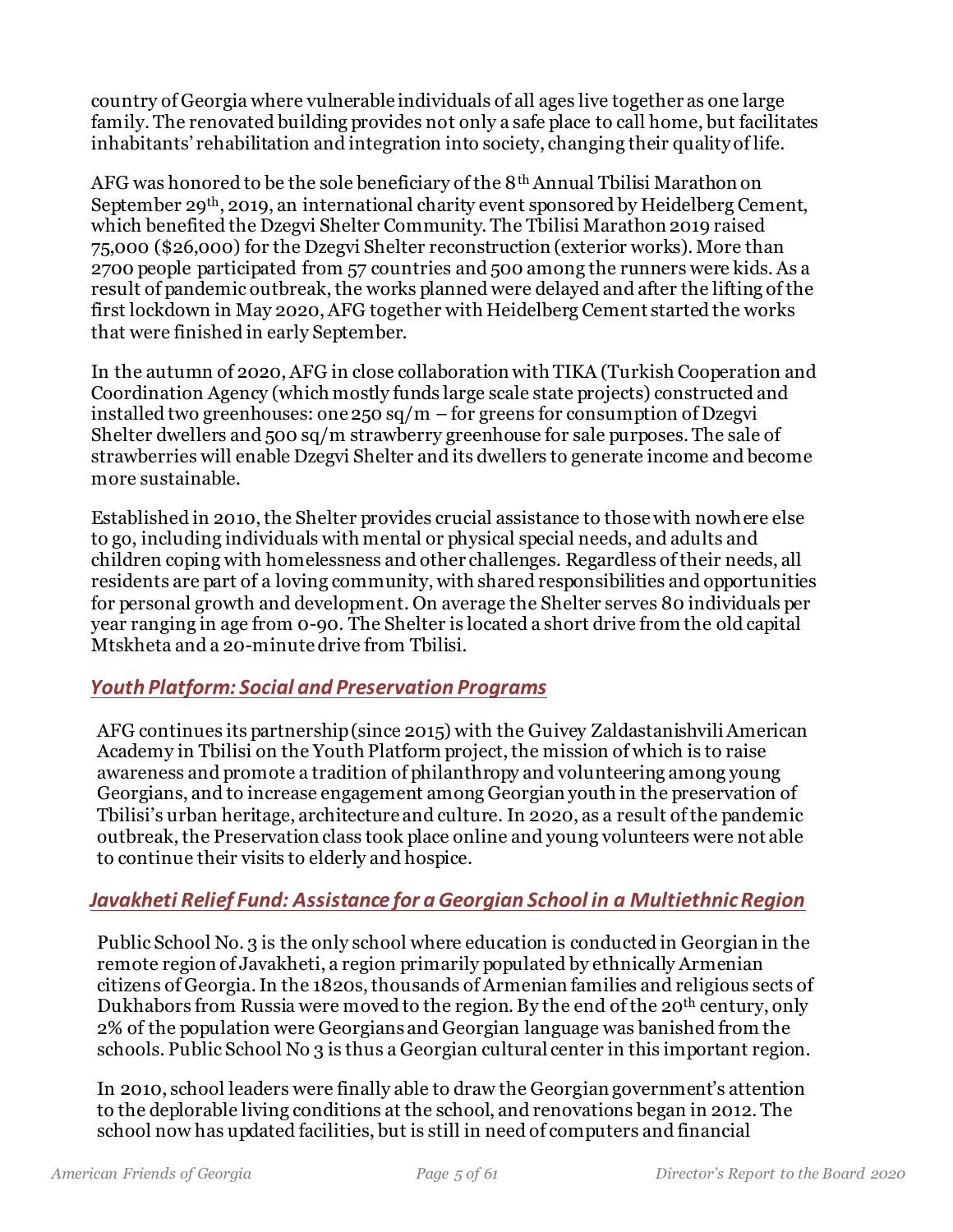assistance, and AFG has sought out funding and in-kind donations. In 2020 AFG supported the school with transportation needs. AFG is planning to continue its campaign for support of the school with different alternative educational activities.

#### <span id="page-5-0"></span>*Hospice and Palliative Home Care Program*

In 2020, AFG continued to support the Mercy Center Hospice and Home Care Program, which is the only free Hospice Nursing School and Home Care Program in Georgia. Mother Mariam's project introduced palliative care to the country in 2004. Many seriously and terminally ill elderly living in poverty are being helped by this program. A way to help patients manage pain while in hospice is something new to Georgia. AFG funded the nurses' salaries, medical supplies, bandages, pain killers, ointments and transportation of nurses to visit their patients during the year. In addition, AFG provided masks and hygienic items and products.

During the pandemic period, the Hospice Home Care Program and our volunteers actively supported the neediest elderly by distributing hygiene items and disinfectants, medicines and food not only for those who were involved in our Home Care Program, but also other vulnerable elderly and single mothers.

# <span id="page-5-1"></span>**Highlights of AFG Achievements: 1994-2020**

AFG has been following the changing needs in Georgia for over 25 years. From 1994– 2020, AFG provided support to over 110 projects in Georgia, several of them for a number of years. In total, AFG has donated **\$3,409,517** in direct funding and **\$4,467,921** in in-kind donations of pharmaceuticals, medical supplies and equipment, vaccines, books, plants, warm clothes and demolition of the old Dzegvi Shelter building, through Georgian and international partners. At a minimum, 16,000 vulnerable Georgianswere helped, and the following results were achieved:

- Helped Abbess Mariam in 2004 to start the first Hospice, Nursing School and Home Care Program in Georgia, introducing palliative care to the country, assisting approximately 1,100 seriously and terminally ill Georgians
- Provided education in hospice nursing to over 100 young women from poor families
- Finished reconstruction of a large building and playground at the Dzegvi Shelter Community with funds raised from annual Charity Galas in Tbilisi (2015–2019) and a US online campaign. This is the only free shelter in Georgia where 80 former street children, single mothers, mentally and physically disabled and homeless elderly live in a supportive community
- Naming one of the big streets of Tbilisi after Constantine Sidamon-Eristoff
- Constructed two greenhouses in 2020 in cooperation with the TIKA Foundation of Turkey at the Dzegvi Shelter, one greenhouse for growing strawberries for sale by the residents, the other for growing greens for the residents' consumption
- Furnished 20 bedrooms of the Dzegvi Shelter reconstructed building
- Furnished four medical rooms for ill elderly living in Dzegvi Shelter and Hospice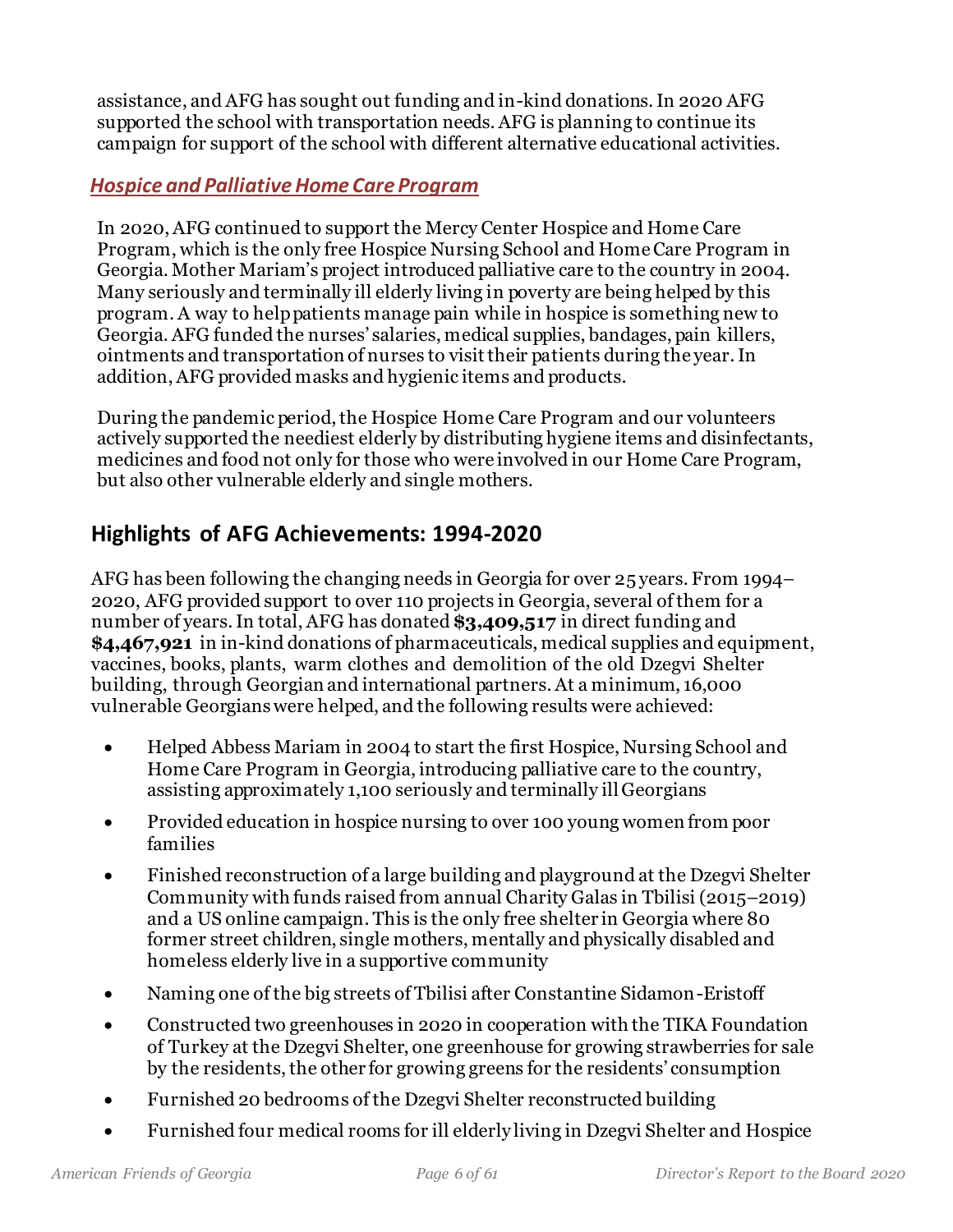Home Care Program

- Assisted around 70 kids suffering from leukemia with providing nutritious food daily while they have been under treatment
- Provided tests for COVID-19 for kids suffering from leukemia
- Helped to start the Community College of Decorative Gardening in 2006, the first landscaping school in Georgia, graduating since 2009 1,450 students ages 18–34 with employable skills
- Helped to raise 120 former street children from 1995 up to the present in Dzegvi Orphanage and Bediani Village
- 34 of the 120 former street children raised in Dzegvi Orphanage and Bediani Village attended university from 2006 to the present with financial assistance under AFG's Higher Education Scholarship Fund
- Purchased 12 houses in Bediani in 1999 where orphans and former street children have been educated in a healthy environment
- Built in 2010 an Art Education and Rehabilitation Center in cooperation with the Embassy of Japan for over 115 war traumatized children a year who live in and around Nikozi, bordering on South Ossetia where the Russians bombed in the 2008 Russo-Georgian War. Since 2010, 1,050 children have benefited.
- Set up the War Relief Fund in 2008, which assisted over 1,700 Internally Displaced Persons from South Ossetia by establishing a kindergarten, making warm bedspreads, donating gas cookers, etc.
- Contributed to improvements in treatment of children with leukemia, lymphoma and tuberculosis
- Built in 2010 in Tbilisi the first and only Parents House in Georgia modeled on the Ronald McDonald House Program, providing a place to stay for children undergoing lengthy treatment for leukemia and lymphoma, the only hospital treating these ill children in Georgia
- Ran a program in 2009 and 2010 giving vocational training to approximately 300 internally displaced persons (IDPs) living in new settlements built by the Georgian Government, with funding from the US Embassy in Georgia
- Finished reinforcement of Queen Daredjan's Palace Complex and conducted conservation of frescoes in the complex's church with a grant from the Ford Foundation, orchestrated by Peg Breen, President of the NY Landmarks **Conservancy**
- Vaccinated 5,733 young women against cervical cancer in the Urban Pilot Project in Tbilisi in 2010 and 2012, with Axios Healthcare Development and Merck and Co. Inc. donating the vaccines
- Established a Tbilisi Day Care Center in 2009, providing a preschool education to approximately since them to 140 children ages 3-5 with histories of abuse, neglect and extreme poverty
- Introduced the first corporate annual charity gala to Georgia in 2007, now a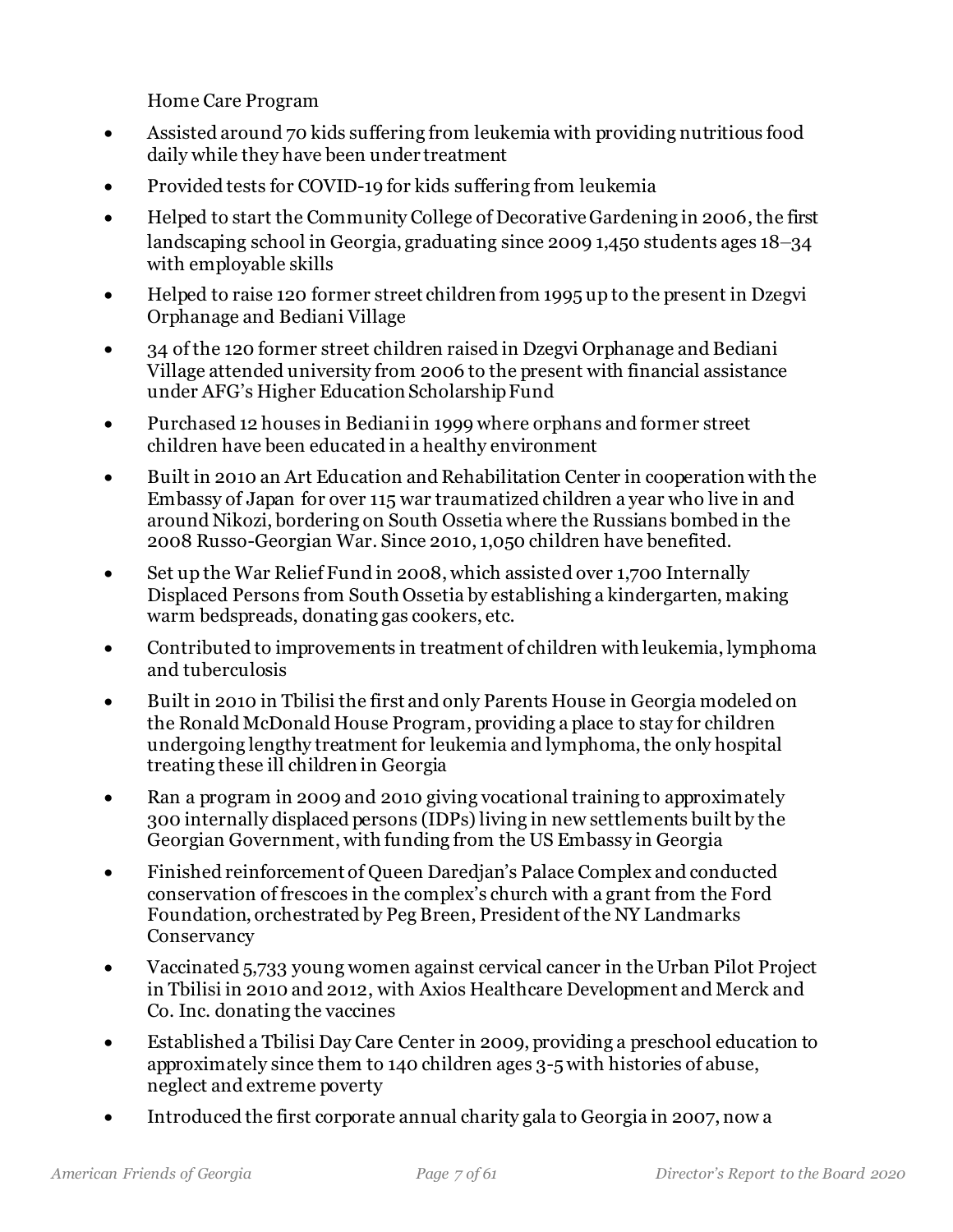common fundraiser for many other organizations, promoting a tradition of philanthropy in Georgia and encouraging corporate social responsibility. AFG raised more funds in one night than any other non-profit in Georgia

- Purchased a building for NGO Biliki in 2004 in Gori for education of street children, poor and internally displaced children, enabling Biliki to access grants from Save the Children and USAID to renovate the building
- Shipped in 2009 the personal research library of the late Dr. Wachtang Djobadze to the National Center of Manuscripts in Tbilisi. The library is important because Dr. Djobadze was the only archeologist to record the Georgian churches and monasteries in the Tao and Klarjeti historical Georgian lands, which are now part of Turkey
- Gave support to NGO Together for Real Changes, which brings services to people with disabilities living in the high mountain regions of Georgia
- Launched a Youth Urban Program in 2015, teaching Georgian students in the Zaldastanishvili American Academy in Tbilisi about a culture of philanthropy, volunteerism and the importance of cultural preservation

# <span id="page-7-0"></span>**Fundraising Events in 2020-2021**

Due to COVID-19, AFG could not hold any formal events in 2020 or 2021 including Galas in Tbilisi or NY and our AFG Tour.

On March 3, AFG in collaboration with our long-term partner Tbilisi Marriot Hotel, organized a Mother's Day celebration for moms and children in their renovated bar with specials from the Chef, cocktails and photo sessions. With part of the proceeds from the event AFG purchased food for Dzegvi Shelter residents.

Under the DZE–Georgian Project,AFG collaborated with Zaraphkhana, the first and largest Georgian national jewelry company. The history of Zaraphkhana begins in 1939, when in a picturesque, historical district of Tbilisi, the enthusiast goldsmiths from tiny jewelry studios of Shardeni and Vertskhlis (Silver) streets got together to set up the Tbilisi Jewelry Plant on nearby Leselidze Street. The manufacturer changed its location and names several times, the National Zarapxana being the name for some while. Despite such changes, it never stopped holding the market leader position throughout the whole region.

DZE is a collaborative project to raise funds for 80 individuals ranging from children to adults who currently reside at the Dzegvi Shelter Community. Fifty percent of sale proceeds from the bracelets are donated to Dzegvi Shelter. DZEsilver bracelets are produced exclusively for the project and are accompanied by stories about Dzegvi.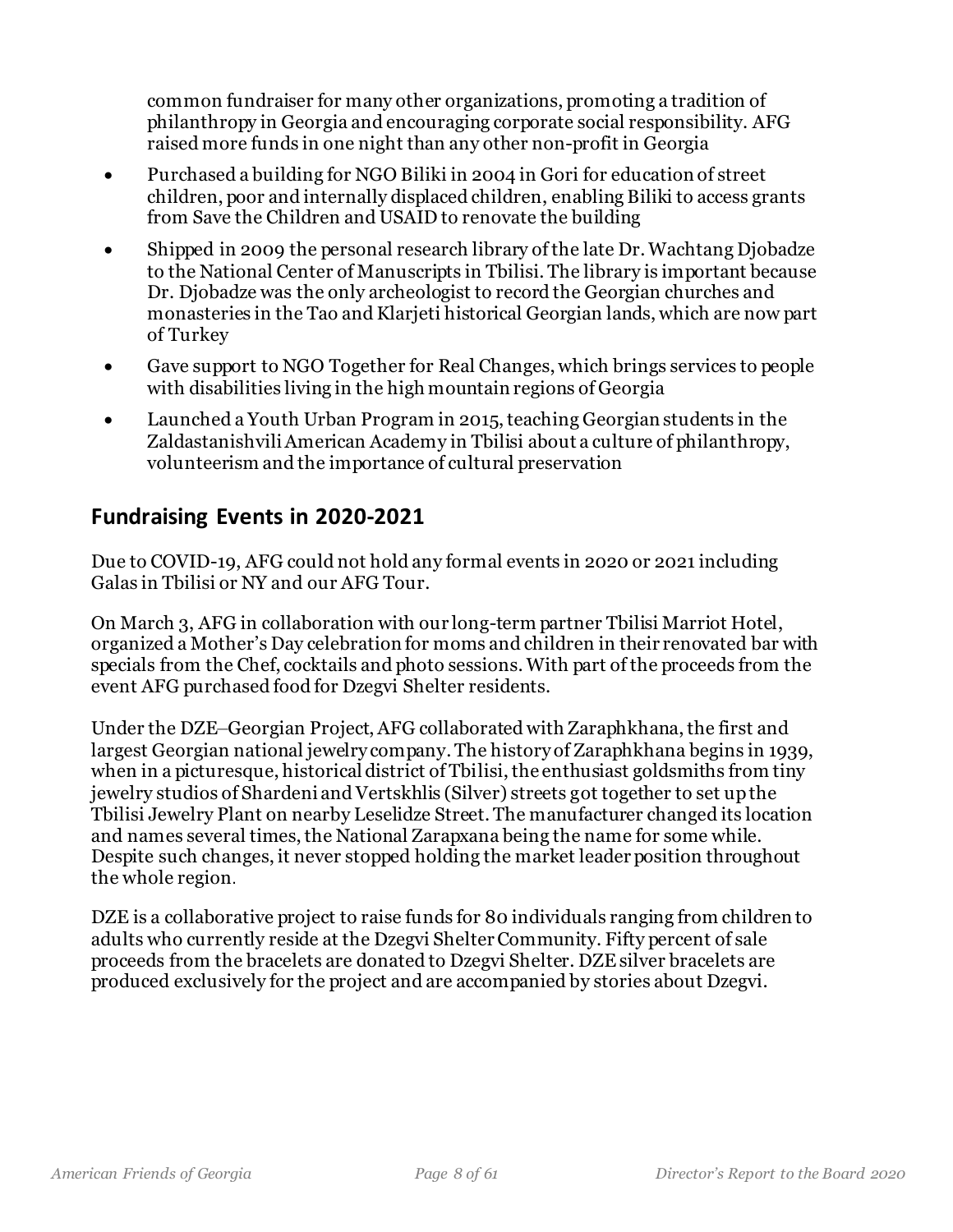# **AFG Grantmaking: 2020-2021**

# **Grant Amounts: Calendar Year 2020\***

### *Direct Grants*

<span id="page-8-2"></span><span id="page-8-1"></span><span id="page-8-0"></span>

| Program area     | Area of<br>focus                                                                              | Program<br>title                 | <b>Target</b><br>population | <b>Grant total</b> | <b>Usage of funds</b>                                                                                                                                                                                                                                                                                                                                  | <b>Brief Description of Project</b>                                                                                                                                                                                                                                                     |
|------------------|-----------------------------------------------------------------------------------------------|----------------------------------|-----------------------------|--------------------|--------------------------------------------------------------------------------------------------------------------------------------------------------------------------------------------------------------------------------------------------------------------------------------------------------------------------------------------------------|-----------------------------------------------------------------------------------------------------------------------------------------------------------------------------------------------------------------------------------------------------------------------------------------|
| <b>EDUCATION</b> | Education for<br>internally<br>displaced<br>children,<br>street and<br>vulnerable<br>children | Bediani<br>Children's<br>Village | Children ages<br>$8 - 17$   | \$7,300            | Funds used to<br>repair engine in<br>Bediani's truck,<br>which brings<br>supplies and<br>transport children<br>between Bediani<br>and Tbilisi. Funds<br>used to cover<br>electricity for 2020,<br>to purchase fuel<br>for Bediani's<br>heating system,<br>and to put central<br>heat in an<br>apartment for a<br>family of former<br>Dzegvi residents. | 60 of the 120 former street<br>children who grew up in Dzegvi<br>Orphanage moved to Bediani<br>Village in 1999 into houses<br>purchased by AFG. While most of<br>the kids have gone on to<br>university and productive lives,<br>the younger children, ages 8-17,<br>remain in Bediani. |

<sup>\*</sup> Full program descriptions included in Addendum A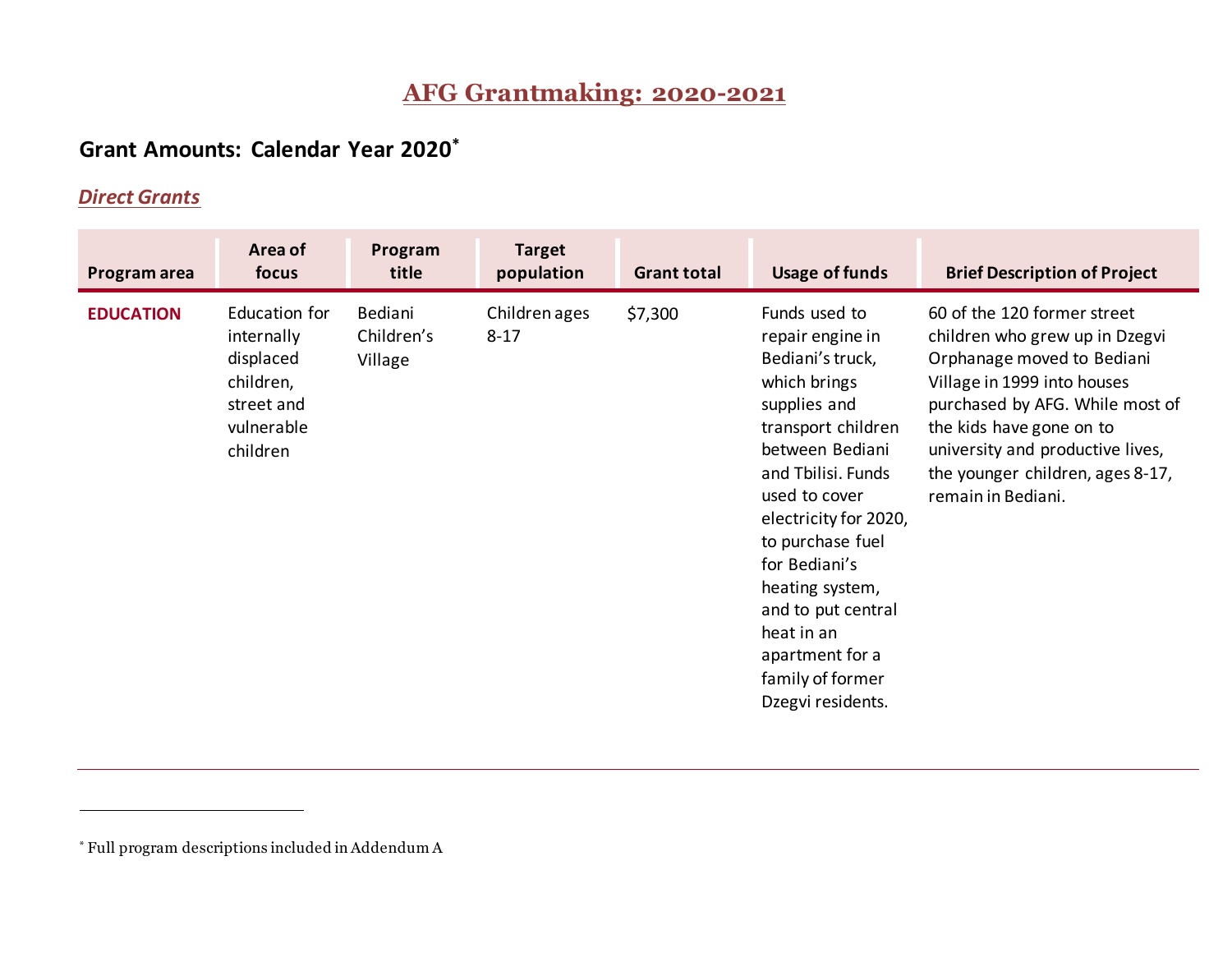| Program area                    | Area of<br>focus                                                    | Program<br>title                           | <b>Target</b><br>population                                                                                                                           | <b>Grant total</b> | <b>Usage of funds</b>                                                                                                                                                                                                                                                                              | <b>Brief Description of Project</b>                                                                                                                                                                                                                                                                                                  |
|---------------------------------|---------------------------------------------------------------------|--------------------------------------------|-------------------------------------------------------------------------------------------------------------------------------------------------------|--------------------|----------------------------------------------------------------------------------------------------------------------------------------------------------------------------------------------------------------------------------------------------------------------------------------------------|--------------------------------------------------------------------------------------------------------------------------------------------------------------------------------------------------------------------------------------------------------------------------------------------------------------------------------------|
| <b>EDUCATION</b><br>(continued) | <b>Education for</b><br>internally<br>displaced<br>children, street | <b>Temi Charity</b>                        | Children ages 6-<br>18                                                                                                                                | \$450              | Funds used to cover<br>electricity expenses                                                                                                                                                                                                                                                        | Temi Charity is community for<br>physically and mentally disabled<br>youth and elderly.                                                                                                                                                                                                                                              |
|                                 | and vulnerable<br>children<br>(continued)                           | Dzegvi Shelter<br>Community                | Adults with<br>physical and<br>mental<br>disabilities,<br>former street<br>children,<br>abandoned<br>elders, single<br>mothers; ages 1<br>month to 90 | \$11,602           | Funds purchased<br>furniture for the<br>new building on the<br>Dzegviterritory,<br>fixed central<br>heating system in<br>old building, and<br>constructed two<br>greenhouses with<br>TIKA Foundation-<br>on for growing<br>strawberries for<br>sale and one to<br>supply the<br>community kitchen. | AFG finished construction of a large<br>building and playground on the<br>territory of the Dzegvi Shelter<br>Community-the only free shelter in<br>Georgia. The Dzegvi Shelter<br>Community is the only free shelter<br>in Georgia where residents with<br>disabilities and formerly homeless<br>children and elderly live together. |
|                                 |                                                                     | Higher<br>Education<br>Scholarship<br>Fund | Former<br>residents of<br>Dzegvi<br>Orphanage and<br>Bediani Village                                                                                  | \$3,814            | Funds covered<br>tuition, living<br>expenses and books<br>for 5 young adults<br>to continue<br>university education<br>in such fields as<br>Medical,<br>Psychology, Mining,<br>International<br>Relations, Business,<br>Journalism                                                                 | 34 of the former street children<br>who grew up in Dzegvi Orphanage<br>and Bediani Village have been able<br>to get university degrees through<br>AFG's Higher Education Scholarship<br>Fund.                                                                                                                                        |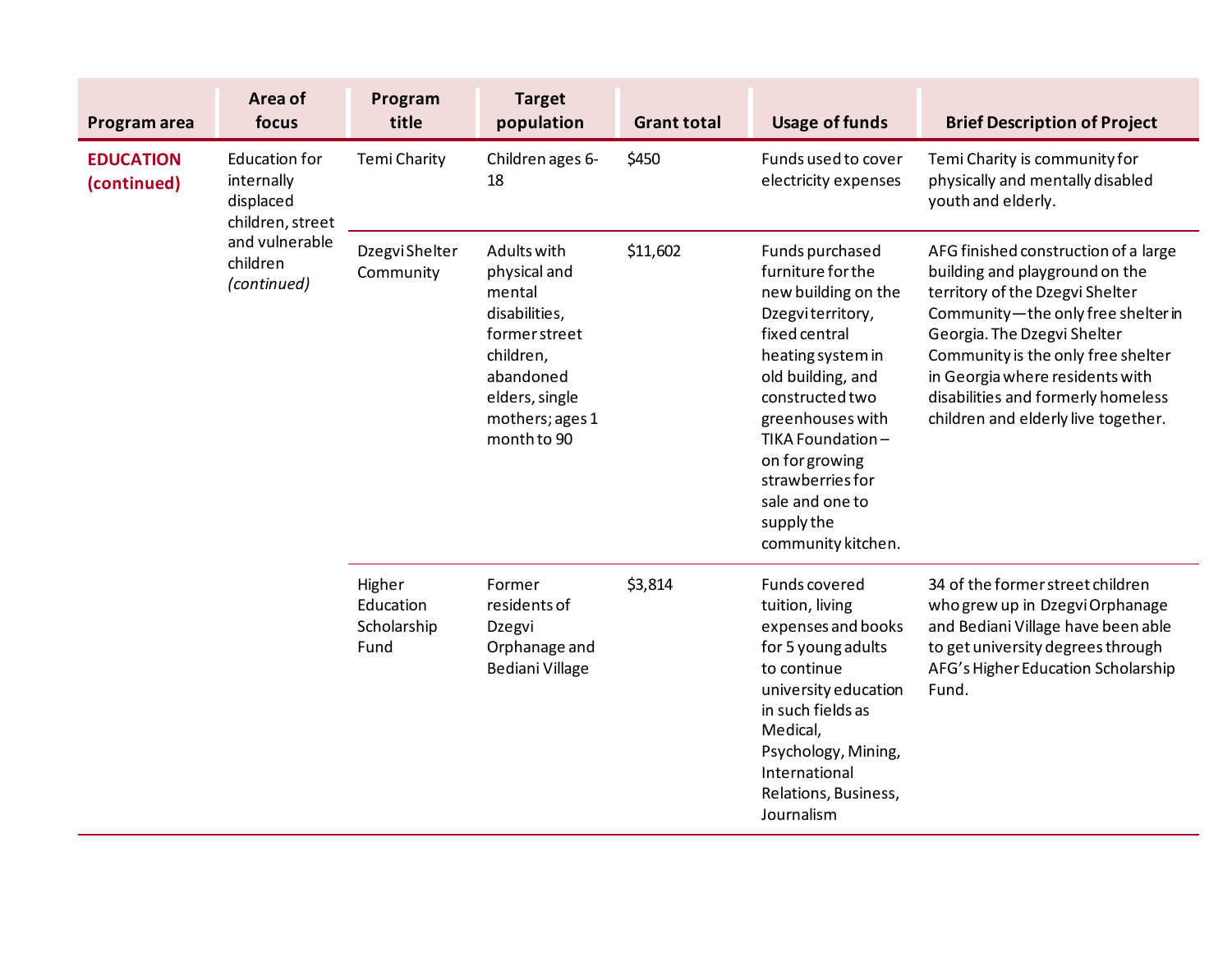| Program area                                          | Area of<br>focus                              | Program<br>title                              | <b>Target</b><br>population                                                                                                    | <b>Grant total</b> | <b>Usage of funds</b>                                                                                                                                                                                                                                                                                                                                                        | <b>Brief Description of Project</b>                                                                                                                                                                                                                                                          |
|-------------------------------------------------------|-----------------------------------------------|-----------------------------------------------|--------------------------------------------------------------------------------------------------------------------------------|--------------------|------------------------------------------------------------------------------------------------------------------------------------------------------------------------------------------------------------------------------------------------------------------------------------------------------------------------------------------------------------------------------|----------------------------------------------------------------------------------------------------------------------------------------------------------------------------------------------------------------------------------------------------------------------------------------------|
| <b>EDUCATION</b><br>(continued)                       | Services for<br>children with<br>disabilities | Togetherfor<br><b>Real Changes</b>            | Children with<br>disabilities and<br>their parents                                                                             | \$15,000           | Due to COVID-19<br>government closed<br>day centers in<br>March 2020. Funds<br>covered food<br>packages, hygiene<br>supplies, gas, and<br>cell phones and<br>service with data<br>for 83 children with<br>disabilities isolated<br>in their homes in<br>Mestia, Borjomi,<br>Nukriani, and<br>surrounding<br>villages. AFG gave<br>fund from Rotary to<br>purchase a vehicle. | A former Peace Corps volunteer in<br>Georgia started this NGO to bring<br>services to people with disabilities<br>and their families in rural Georgia<br>where services are non-existent.<br>TRC has set up day centers in<br>several regions of Georgia                                     |
| Education for<br>vulnerable<br>children and<br>adults |                                               | <b>Art Education</b><br>and<br>Rehabilitation | Adults with<br>physical and<br>mental<br>disabilities,<br>former street<br>children,<br>abandoned<br>elders, single<br>mothers | \$7,325            | Funds provide<br>opportunity for<br>vulnerable children<br>and adults to<br>receive<br>rehabilitation by<br>means of art and<br>education. Art<br>rehabilitation is<br>recognized as one of<br>the effective ways<br>of rehabilitation                                                                                                                                       | AFG has begun a partnership with<br>NGO Educational Project to provide<br>rehabilitation through art and<br>vocational training. This NGO is<br>made up of young artists, musicians,<br>filmmakers with a mission to help<br>vulnerable populations with<br>rehabilitation through the arts. |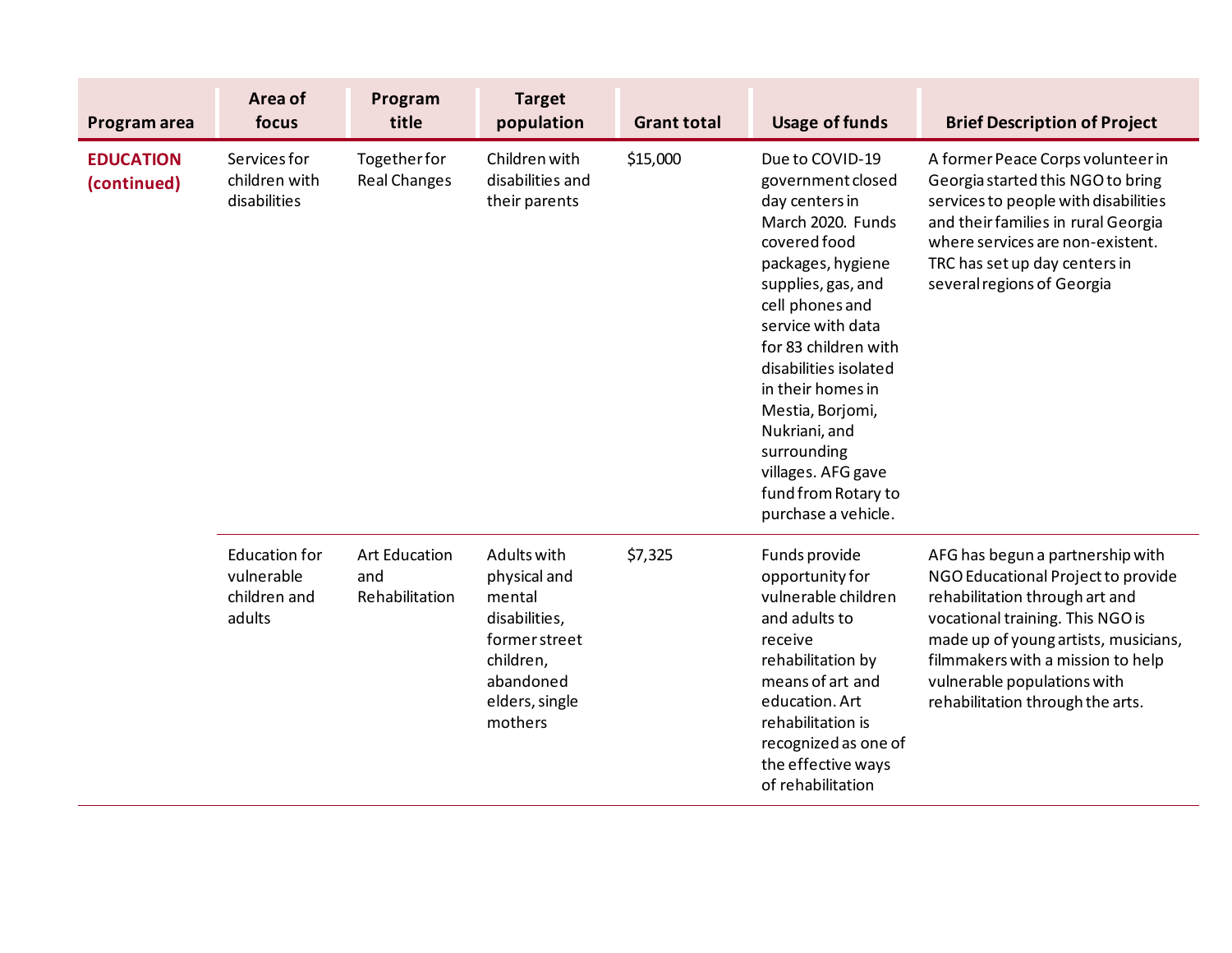| Program area      | Area of<br>focus     | Program<br>title                                              | <b>Target</b><br>population                                                                | <b>Grant total</b> | <b>Usage of funds</b>                                                                                                                                                                                                                                                      | <b>Brief Description of Project</b>                                                                                                                                                                                                                                                                                      |
|-------------------|----------------------|---------------------------------------------------------------|--------------------------------------------------------------------------------------------|--------------------|----------------------------------------------------------------------------------------------------------------------------------------------------------------------------------------------------------------------------------------------------------------------------|--------------------------------------------------------------------------------------------------------------------------------------------------------------------------------------------------------------------------------------------------------------------------------------------------------------------------|
| <b>HEALTHCARE</b> | Palliative care      | Hospice,<br><b>Nursing School</b><br>and Home<br>Care program | Adults and<br>children with<br>terminal<br>illnesses; young<br>women from<br>poor families | \$30,581           | Funds covered<br>salaries and<br>transportation for<br>12 nurses who take<br>care of over 100<br>patients per year in<br>the Hospice and<br>Home Care<br>Program; and<br>medicines, food and<br>hygiene items for<br>hospice patients.                                     | Founded by Abbess Mariam, this is<br>the first hospice, nursing school,<br>and Home Care program in Georgia.<br>Graduates care for severely and<br>terminally ill Georgians in the small<br>hospice or in the patients' homes.<br>This program introduced palliative<br>care to Georgia, and is made<br>possible by AFG. |
|                   | Urgent<br>assistance | COVID-19<br><b>Relief Fund</b>                                | Children with<br>leukemia and<br>lymphoma,<br>elderly in<br>hospice care                   | \$12,693           | Funds covered<br>nutritious food and<br>services for children<br>undergoing<br>treatment for<br>leukemia and<br>lymphoma and their<br>parents at the<br>Iashvili Children's<br>Central Hospital.<br>Funds covered food<br>and hygiene items<br>for patients in<br>hospice. | AFG started the COVID-19 Georgia<br>Relief Fund in March of 2020 to<br>provide urgent assistance to<br>vulnerable Georgians. The<br>International Women's Association<br>in Georgia contributed funds<br>(\$2,469) towards this project.                                                                                 |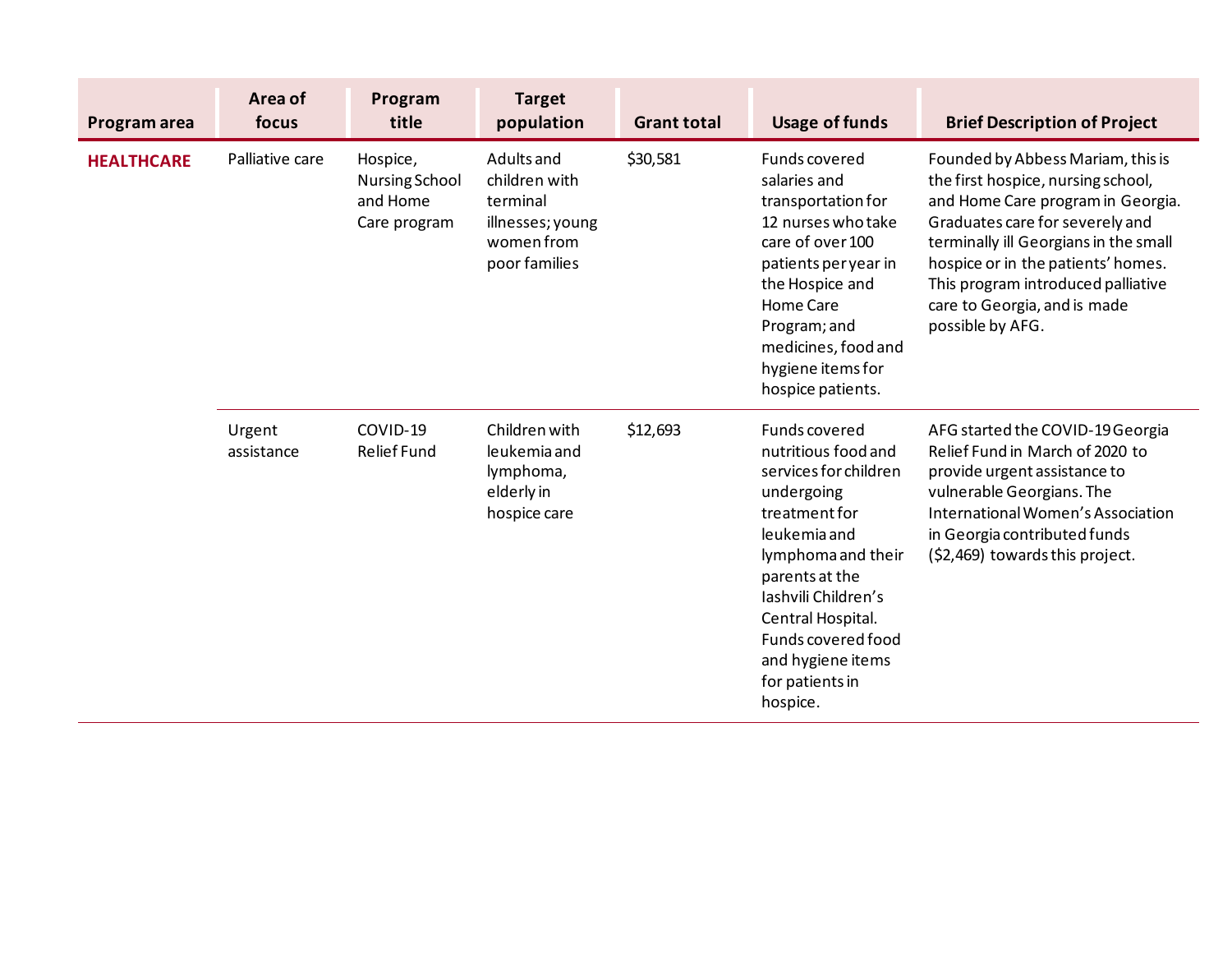| Program area                                           | Area of<br>focus                                                                                          | Program<br>title                                        | <b>Target</b><br>population                                                                                                                          | <b>Grant total</b> | Usage of funds                                                                                            | <b>Brief Description of Project</b>                                                                                                                                                                                     |
|--------------------------------------------------------|-----------------------------------------------------------------------------------------------------------|---------------------------------------------------------|------------------------------------------------------------------------------------------------------------------------------------------------------|--------------------|-----------------------------------------------------------------------------------------------------------|-------------------------------------------------------------------------------------------------------------------------------------------------------------------------------------------------------------------------|
| <b>GEORGIAN</b><br><b>ARTS &amp;</b><br><b>CULTURE</b> | Foka Art<br>Preservation<br>of cultural and<br>Workshop<br>architectural<br>heritage<br>support<br>making |                                                         | Nuns of the<br><b>Foka Nunnery</b><br>of St Nino in the<br>'Siberia of<br>Georgia' who<br>themselves by<br>beautiful<br>cloisonne<br>enamel objects. | \$52               | AFG purchased<br>artworks made by<br>the Foka nuns in<br>order to support<br>their further<br>activities. | AFG gives support to Georgian<br>artists and artisans under our<br>Georgian Arts and Culture project.                                                                                                                   |
|                                                        |                                                                                                           | Youth<br>Platform<br>(Youth<br>Preservation<br>Program) | Students at the<br>Guivy<br>Zaldastanishvili<br>American<br>Academy.                                                                                 | \$116              | AFG purchased<br>books for the<br>cultural<br>preservation<br>classes.                                    | Students are given lectures, walking<br>tours and workshops regarding<br>Tbilisi's urban life and cultural<br>preservation. They discover the<br>beauty of their architecture and<br>study solutions to urban problems. |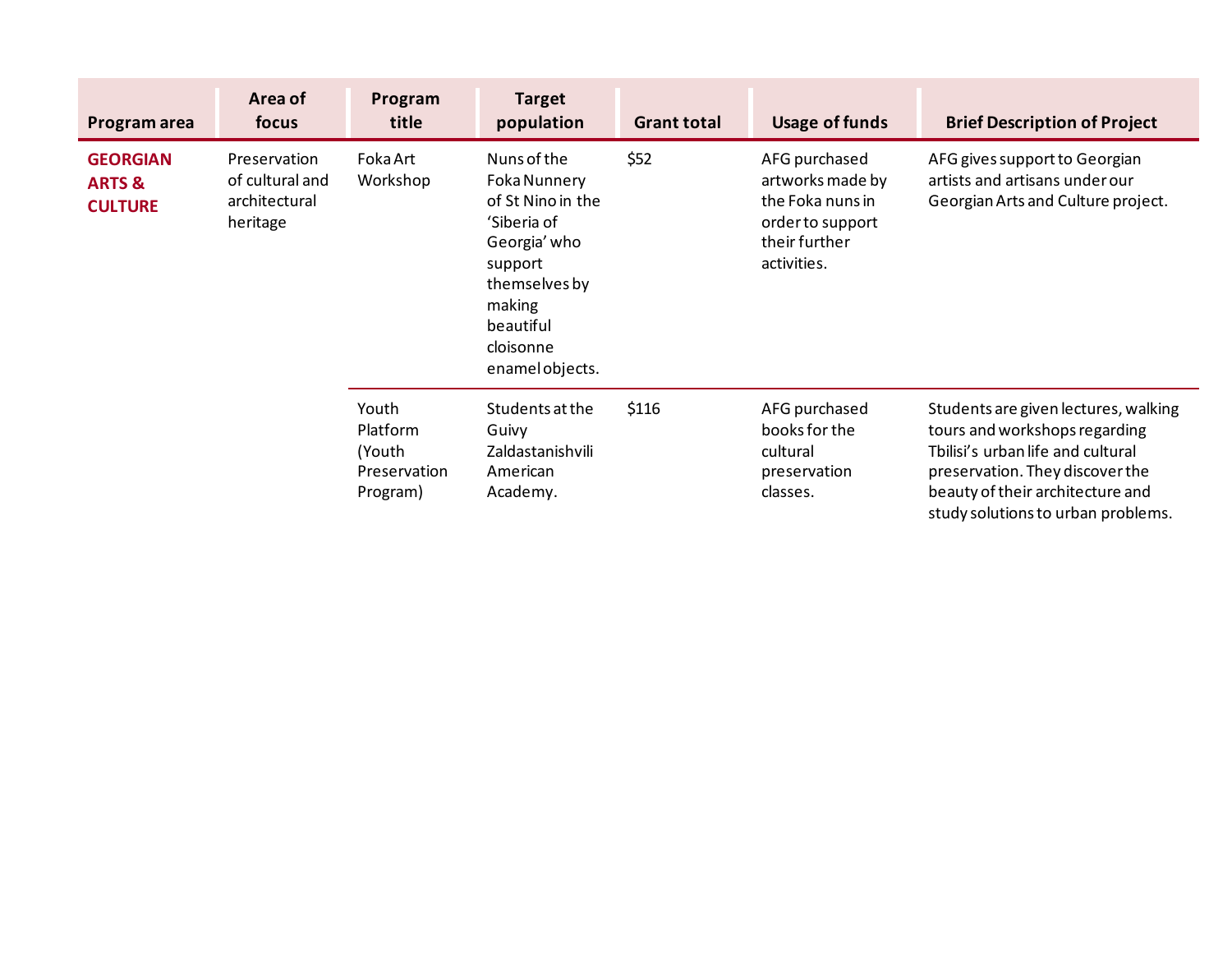| <b>Pass-Through Grants</b> |
|----------------------------|
|----------------------------|

<span id="page-13-0"></span>

| Program<br>area  | Area of<br>focus                                 | Program<br>title                          | <b>Target</b><br>population                                             | <b>Grant total</b> | <b>Usage of Funds</b>                                                                                                                                                                                                                                                 | <b>Brief Description of Project</b>                                                                                                                                                                                                                                                                                                                                                                                                                                                                                                                                                                             |
|------------------|--------------------------------------------------|-------------------------------------------|-------------------------------------------------------------------------|--------------------|-----------------------------------------------------------------------------------------------------------------------------------------------------------------------------------------------------------------------------------------------------------------------|-----------------------------------------------------------------------------------------------------------------------------------------------------------------------------------------------------------------------------------------------------------------------------------------------------------------------------------------------------------------------------------------------------------------------------------------------------------------------------------------------------------------------------------------------------------------------------------------------------------------|
| <b>EDUCATION</b> | Sports<br>education                              | Zaza<br>Pachulia<br>Basketball<br>Academy | 1,100<br>children<br>ages 5-20                                          | \$41,915           | <b>Funds covered</b><br>general operating<br>support of the<br>Academy and rents<br>of 5 apartments for<br>15 low-income<br>children from the<br>Regions far from<br>Tbilisi so they don't<br>have to travel long<br>distances each<br>week to attend the<br>Academy. | Georgian NBA player Zaza Pachulia started<br>his Basketball Academy in Tbilisi in 2015 to<br>give low-income Georgian children living in<br>the Regions the opportunity to learn about<br>basketball, team sports, discipline and<br>develop self-confidence and life skills,<br>potentially pursuing a career in<br>professional basketball. The AFG US Office<br>receives grants from National Basketball<br>Players Association Foundation (NBPA<br>Foundation) to match Pachulia's donations.<br>AFG receives 2.5% of the grant amount<br>from both Pachulia and the NBPA to cover<br>administrative costs. |
|                  | Services for<br>children<br>with<br>disabilities | <b>First Step</b><br>Georgia              | Children<br>with<br>disabilities<br>living under<br>the poverty<br>line | \$23,750           | Funds covered<br>training of staff to<br>improve their<br>treatment for<br>severely disabled<br>children in First<br>Step's Day Care<br>Center and Home-<br><b>Based Care</b><br>program.                                                                             | First Step is an NGO dedicated to<br>enhancing the quality of life for children in<br>Georgia with severe and profound mental<br>and physical disabilities. This is a pass-<br>through grant from the Henry and Erna Leir<br>Charitable Foundation given annually to<br>AFG for First Step Georgia.                                                                                                                                                                                                                                                                                                             |

**Total direct grants to projects (including pass-through) in 2020 \$154,598.00**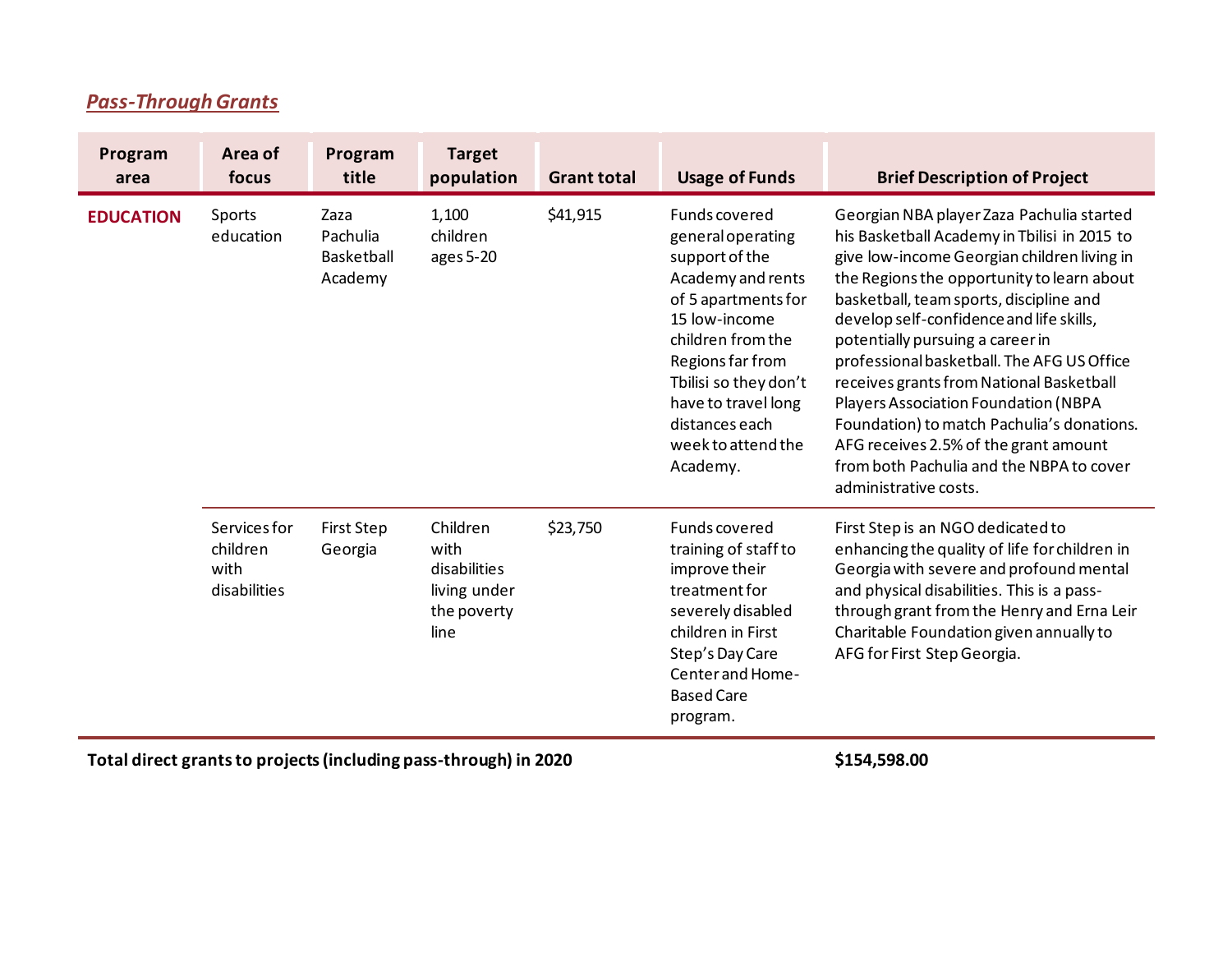# *In-Kind Grants*

<span id="page-14-0"></span>

| <b>Item Description</b>                                   | Value        |
|-----------------------------------------------------------|--------------|
| Gifts of shoes, warm black tights, sweaters, gloves, etc. | \$9.00       |
| <b>Total in-kind grants</b>                               | \$9.00       |
| Total direct grants to projects                           | \$154,607.00 |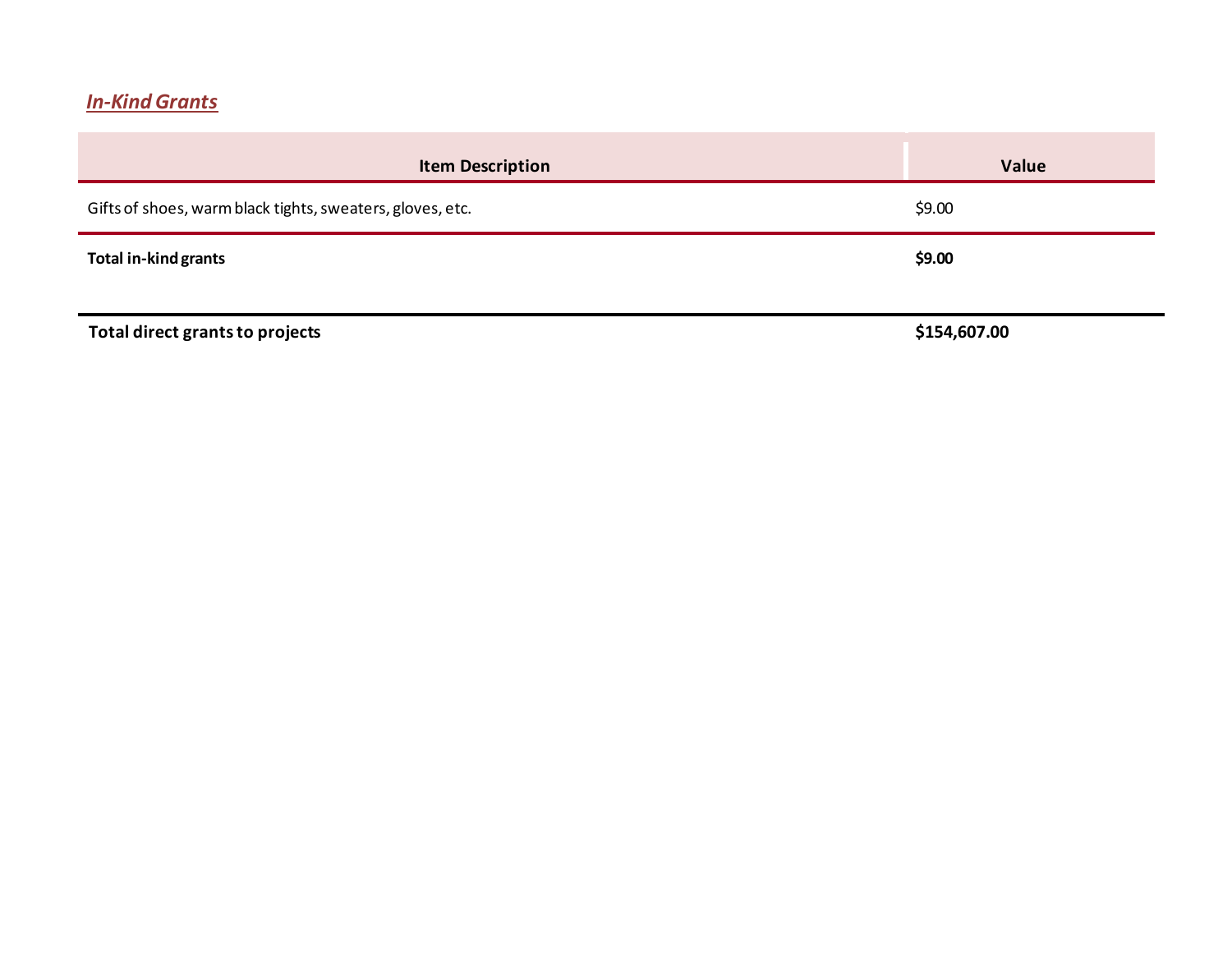# **Grant Amounts from US and Georgian Offices: January – March 2021 †**

# *Direct Grants*

<span id="page-15-1"></span><span id="page-15-0"></span>

| Program<br>area  | Area of<br>focus                                                                             | Program<br>title                 | <b>Target</b><br>population                                                                                                             | <b>Grant total</b> | <b>Usage of Funds</b>                          | <b>Brief Description of Project</b>                                                                                                                                                                                                                                       |
|------------------|----------------------------------------------------------------------------------------------|----------------------------------|-----------------------------------------------------------------------------------------------------------------------------------------|--------------------|------------------------------------------------|---------------------------------------------------------------------------------------------------------------------------------------------------------------------------------------------------------------------------------------------------------------------------|
| <b>EDUCATION</b> | Education for<br>internally<br>displaced<br>children,<br>streetand<br>vulnerable<br>children | Bediani<br>Children's<br>Village | Children<br>ages 8-19                                                                                                                   | \$1,700            | To cover electricity for the<br>winter months. | 60 of the 120 former street children<br>living in Dzegvi Orphanage moved to<br>Bediani Village in 1999 into houses<br>purchased by AFG. While many of them<br>have gone on to university and started<br>families of their own, the younger<br>children remain in Bediani. |
|                  |                                                                                              | Dzegvi<br>Shelter<br>Community   | Adults with<br>physical and<br>mental<br>disabilities,<br>former<br>street<br>children,<br>abandoned<br>elders and<br>single<br>mothers | \$121              | Food and hygienic items.                       | Dzegvi Shelter Community is unique in<br>Georgia as the only free community<br>shelter of its kind. It began in 2010 on<br>the grounds of the former Dzegvi<br>Orphanage after many of the children<br>moved to Bediani Village.                                          |

<sup>†</sup> Full program descriptions included in Addendum A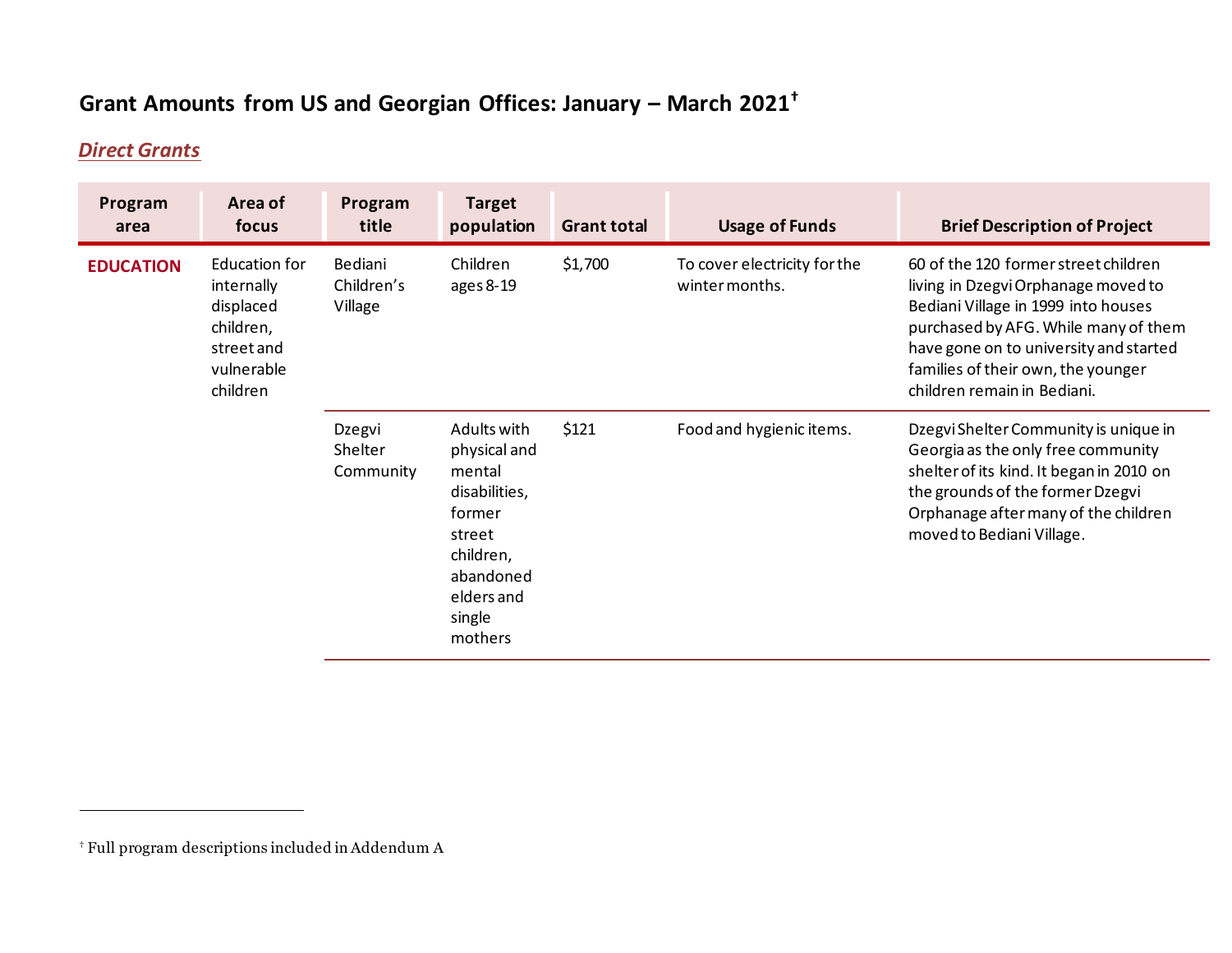| Program<br>area                 | Area of<br>focus                              | Program<br>title                                                 | <b>Target</b><br>population                                                                         | <b>Grant total</b> | <b>Usage of Funds</b>                                                                                                                                                                                                                                                                                                                     | <b>Brief Description of Project</b>                                                                                                                                                                                                                                                            |
|---------------------------------|-----------------------------------------------|------------------------------------------------------------------|-----------------------------------------------------------------------------------------------------|--------------------|-------------------------------------------------------------------------------------------------------------------------------------------------------------------------------------------------------------------------------------------------------------------------------------------------------------------------------------------|------------------------------------------------------------------------------------------------------------------------------------------------------------------------------------------------------------------------------------------------------------------------------------------------|
| <b>EDUCATION</b><br>(continued) |                                               | Higher<br>Education<br>Scholarship<br>Fund                       | Former<br>residents of<br>Dzegvi<br>Orphanage<br>and Bediani<br>Village                             | \$950              | Funds covered tuition, living<br>expenses and books for 3<br>young adults to study web<br>programming, computers<br>and cosmetology & hair<br>treatment                                                                                                                                                                                   | 34 of the former street children who<br>grew up in Dzegvi Orphanage and<br>Bediani Village have been able to get<br>university degrees through AFG's Higher<br>Education Scholarship Fund.                                                                                                     |
|                                 | Services for<br>children with<br>disabilities | Togetherfor<br>Real<br>Changes                                   | Children<br>with<br>disabilities<br>and their<br>parents                                            | \$6,100            | Funds covered utilities and<br>other expenses so that the<br>social therapy café in<br>Nukriani could stay open this<br>winter, where young adults<br>with disabilities learn to<br>prepare food and socialize.<br>\$3000 from Bellevue Rotary<br>Foundation provided COVID<br>relief home care for children<br>at home during the virus. | A former Peace Corps volunteer in<br>Georgia started this NGO to bring<br>services to people with disabilities and<br>their families in rural Georgia where<br>services were non-existent. TRC has set<br>up day centers in several regions of<br>Georgia.                                     |
| <b>HEALTHCARE</b>               | Palliative care                               | Hospice,<br><b>Nursing</b><br>School and<br>Home care<br>program | Adults and<br>children<br>with<br>terminal<br>illnesses;<br>young<br>women<br>from poor<br>families | \$7,200            | Funds covered salaries for<br>nurses from April - June 2021<br>in the Hospice and Home<br>Care Program.                                                                                                                                                                                                                                   | Founded by Abbess Mariam, this is the<br>first hospice and nursing school in<br>Georgia. Graduates care for severely and<br>terminally ill Georgians in the small<br>hospice or in the patients' homes. This<br>program introduced palliative care to<br>Georgia, and is made possible by AFG. |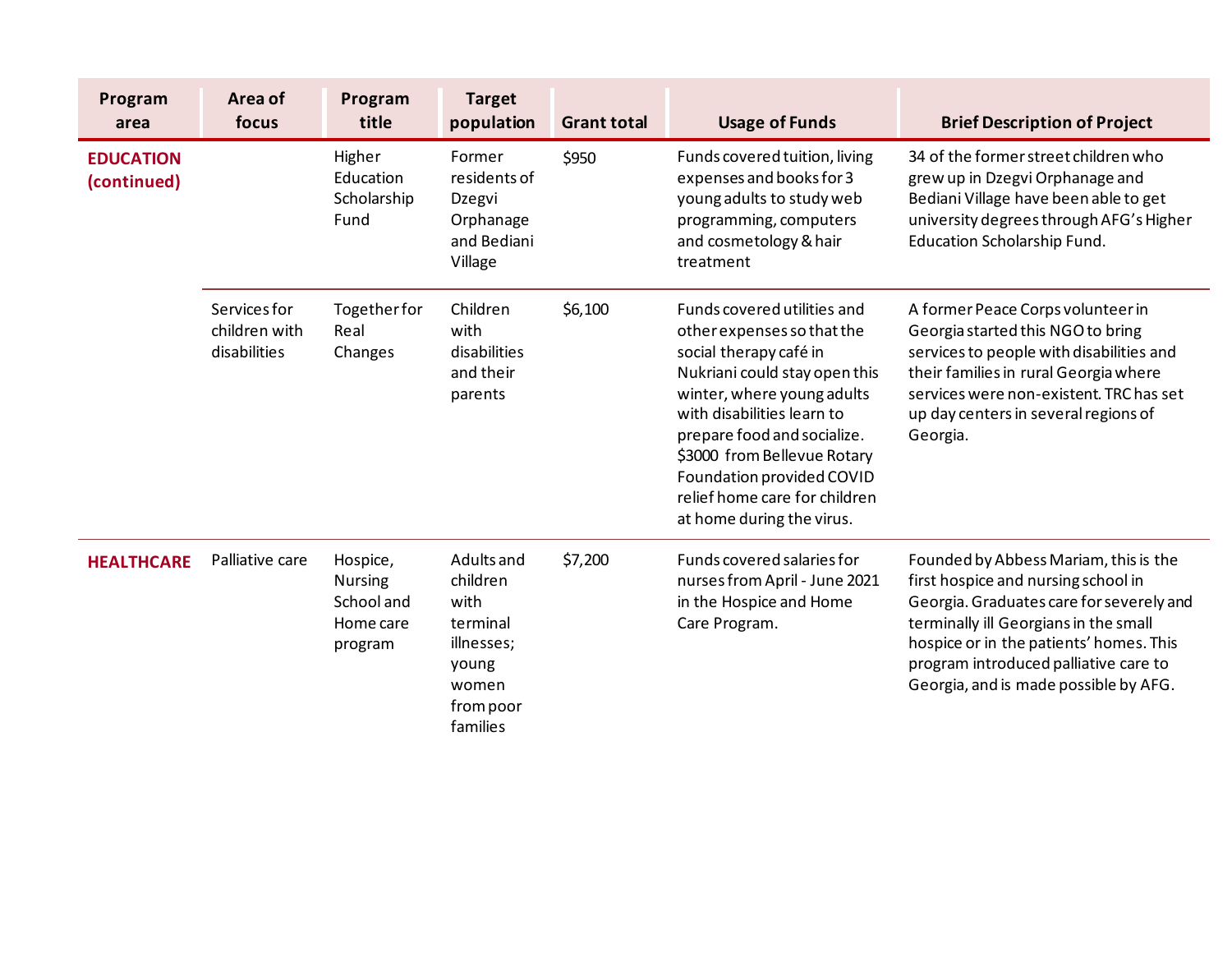# *Pass-Through Grants*

| Program<br>area  | Area of<br>focus    | Program<br>title                          | <b>Target</b><br>population        | <b>Grant total</b> | <b>Usage of Funds</b>                                                                                                                                                                                                                                                                 | <b>Brief Description of Project</b>                                                                                                                                                                                                                                                                                                                                                                                                                                                                                                                                                                                              |
|------------------|---------------------|-------------------------------------------|------------------------------------|--------------------|---------------------------------------------------------------------------------------------------------------------------------------------------------------------------------------------------------------------------------------------------------------------------------------|----------------------------------------------------------------------------------------------------------------------------------------------------------------------------------------------------------------------------------------------------------------------------------------------------------------------------------------------------------------------------------------------------------------------------------------------------------------------------------------------------------------------------------------------------------------------------------------------------------------------------------|
| <b>EDUCATION</b> | Sports<br>Education | Zaza<br>Pachulia<br>Basketball<br>Academy | 1,100<br>children ages<br>$5 - 20$ | \$15,000           | Funds given by the NBPA<br>Foundation and Zaza<br>Pachulia covered the<br>Academy's general<br>operating expenses and<br>cost of housing low-income<br>students in Tbilisi who live<br>in the Regions, enabling<br>them to attend the<br>Academy without traveling<br>long distances. | Georgian NBA player Zaza Pachulia<br>started his Basketball Academy in<br>Tbilisi in 2015 to give low-income<br>Georgian children living in the<br>Regions the opportunity to learn<br>about basketball, team sports,<br>discipline and develop self-<br>confidence and life skills, potentially<br>pursuing a career in professional<br>basketball. The AFG US Office<br>receives grants from National<br><b>Basketball Players Association</b><br>Foundation (NBPA Foundation) to<br>match Pachulia's donations. AFG<br>receives 2.5% of the grant amount<br>from both Pachulia and the NBPA to<br>cover administrative costs. |

<span id="page-17-0"></span>**Total direct grants to projects (including pass-through) in January-March 2021 \$31,071.00**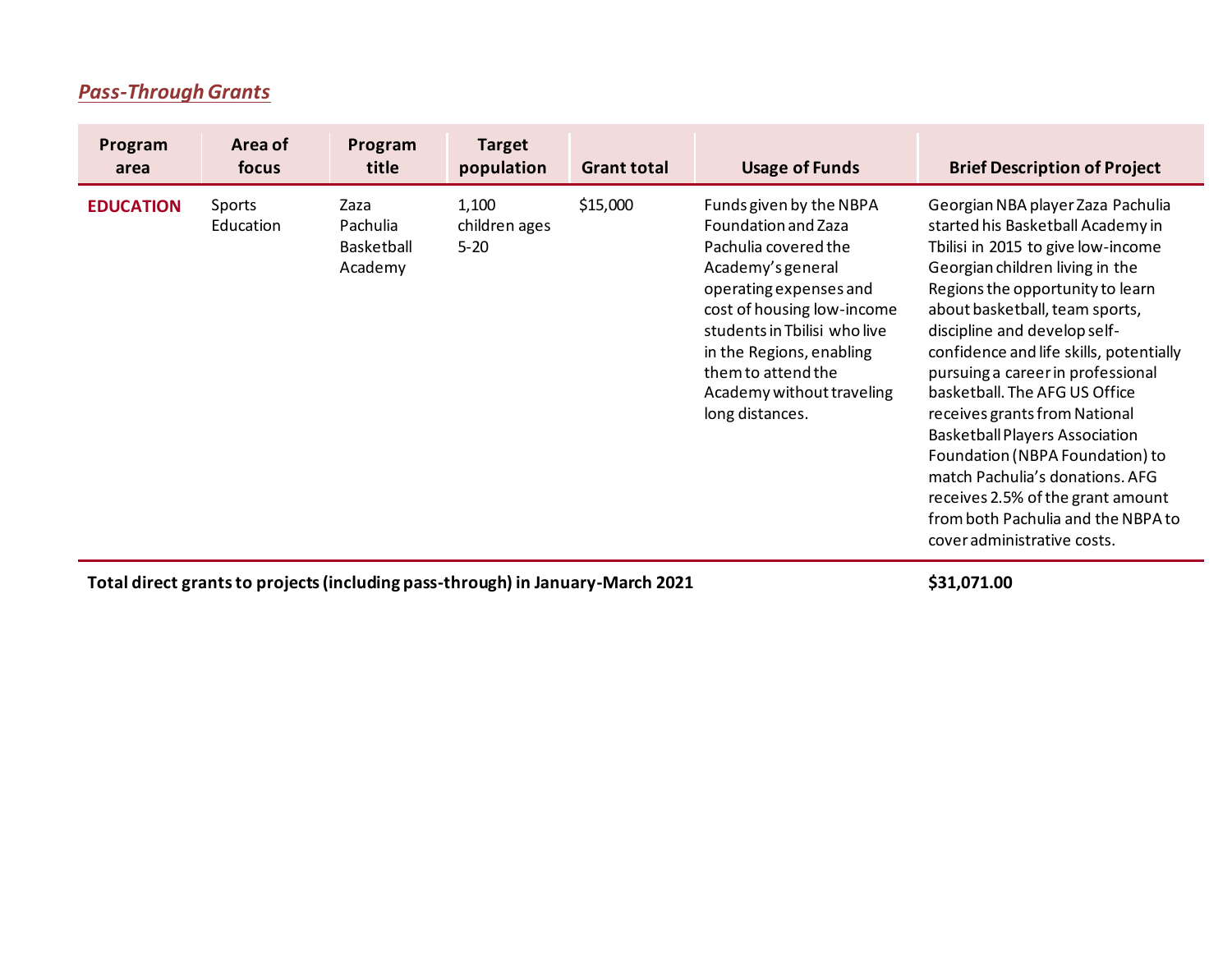# <span id="page-18-0"></span>**AFG Financials**

# <span id="page-18-1"></span>**2019-2020 Financial Report**

| <b>Beginning Bank</b><br><b>Balances</b>     | \$182,508   | \$259,307   | \$391,798   |  |
|----------------------------------------------|-------------|-------------|-------------|--|
|                                              | 2019 Actual | 2020 Actual | 2021 Budget |  |
| <b>CONTRIBUTIONS</b>                         | \$520,963   | \$521,064   | \$504,500   |  |
| <b>GRANTS</b>                                | \$182,070   |             | \$160,000   |  |
| <b>EXPENSES**</b>                            | \$265,994   | \$230,133   | \$299,435   |  |
| <b>TOTAL GRANTS &amp;</b><br><b>EXPENSES</b> | \$448,064   | \$384,740   | \$459,435   |  |
| <b>Ending Bank Balances</b>                  | \$259,307   | \$391,798   | N/A         |  |

\*\*For 2019, our most recent tax return suggested the following distribution:

| Program services | 73% | Evaluating requests for support; monitoring appropriate<br>sites; meeting with project and government officials |
|------------------|-----|-----------------------------------------------------------------------------------------------------------------|
| Fundraising      | 20% | Event expenses, mailings, web support, meeting with<br>funders                                                  |
| Administration   | 7%  | Office expenses, accounting, insurance                                                                          |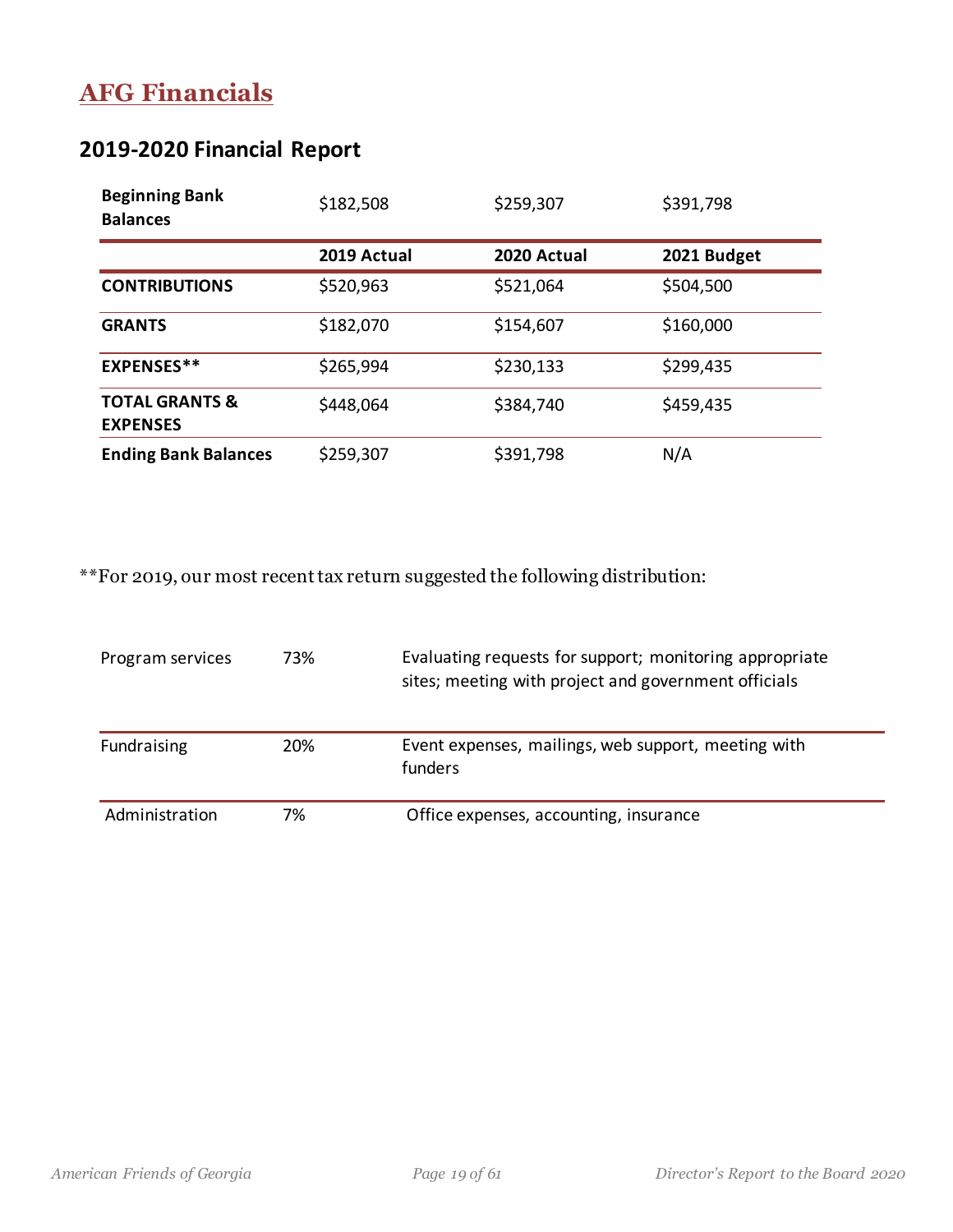# **Consolidated Statement of Functional Expenses**

*Year Ended December 31, 2020*

#### **CONTRIBUTIONS**

<span id="page-19-0"></span>

| IUIAL                                          | S521.064  |
|------------------------------------------------|-----------|
| Indivs--Stripe, NFG, Amazon Smile,<br>Facebook | \$43,349  |
| Dividend and interest income                   | \$453     |
| Stock                                          | \$21,577  |
| Events (primarily corporate sponsors)          | \$11,988  |
| Individuals - General                          | \$36,422  |
| Individuals - Board and Major Donors           | \$151,275 |
| Sidamon-Eristoff family                        | \$121,000 |
| Foundations                                    | \$135,000 |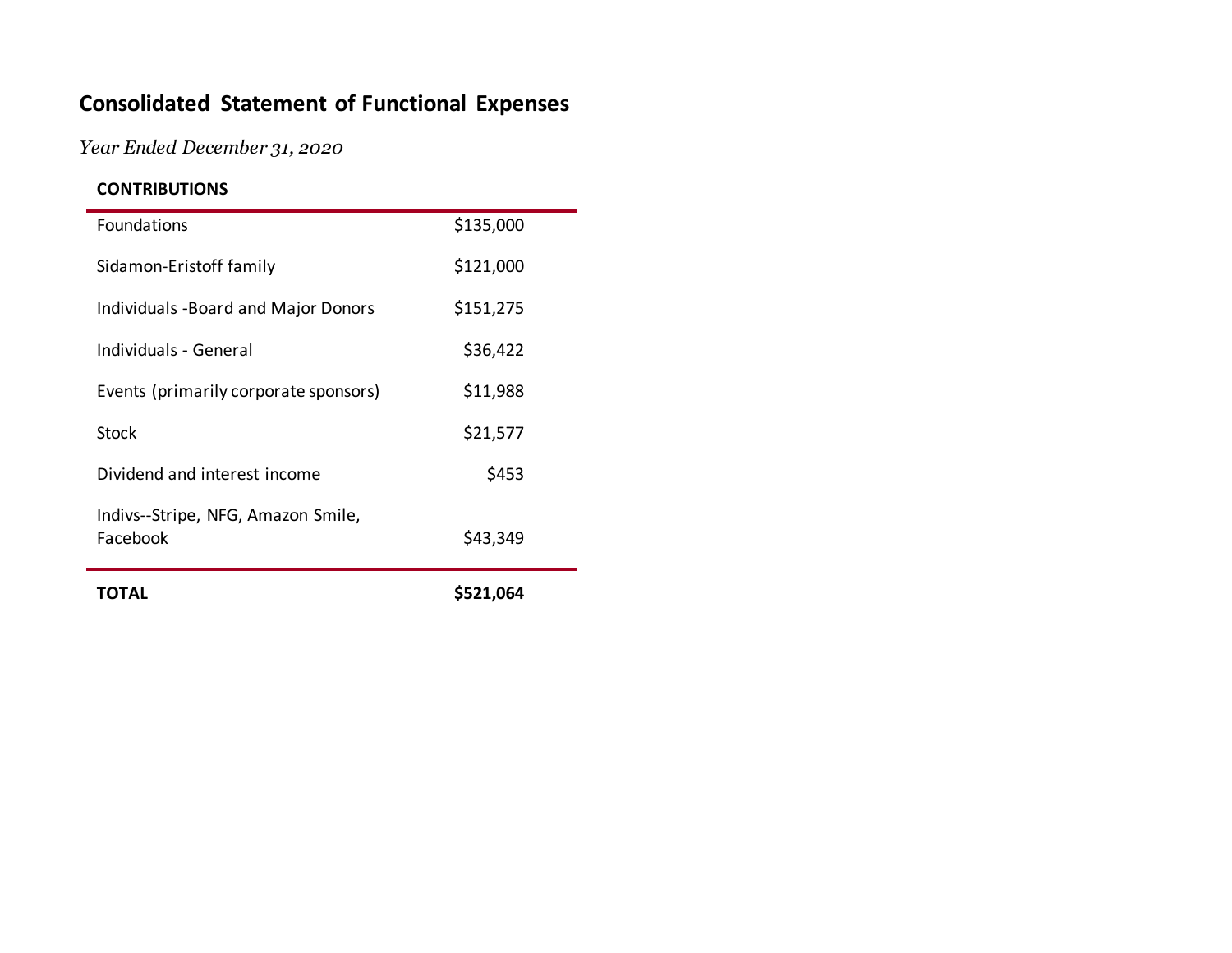| <b>EXPENSES</b>                               | <b>Grants awarded</b> | <b>Total expenses</b> | Program service<br>expenses | Management<br>and general<br>expenses | <b>Fundraising</b><br>expenses |
|-----------------------------------------------|-----------------------|-----------------------|-----------------------------|---------------------------------------|--------------------------------|
| <b>Grants awarded</b>                         | \$154,607             |                       |                             |                                       |                                |
| <b>Accounting</b>                             |                       | \$6,500               | \$4,745                     | \$455                                 | \$1,300                        |
| <b>Annual meeting expenses</b>                |                       | \$928                 | \$677                       | \$65                                  | \$186                          |
| <b>Bank and wiring fees</b>                   |                       | \$2362                | \$1,724                     | \$165                                 | \$472                          |
| <b>Computer support and software</b>          |                       | \$976                 | \$712                       | \$68                                  | \$195                          |
| <b>Depreciation and rate difference</b>       |                       | \$4,242               | \$3,097                     | \$297                                 | \$848                          |
| <b>Fundraising and advertising</b>            |                       | \$3,168               | \$2,313                     | \$222                                 | \$634                          |
| <b>Georgian office</b>                        |                       | \$14,510              | \$10,586                    | \$1,016                               | \$2,902                        |
| <b>Health insurance</b>                       |                       | \$4,985               | \$3,648                     | \$349                                 | \$999                          |
| Insurance (liability, workers,<br>comp, tour) |                       | \$1,082               | \$790                       | \$76                                  | \$216                          |
| Interest expense                              |                       | \$149                 | \$109                       | \$10                                  | \$30                           |
| <b>Membership dues</b>                        |                       | \$1,302               | \$950                       | \$21                                  | \$260                          |
| <b>Miscellaneous</b>                          |                       | \$257                 | \$188                       | \$18                                  | \$51                           |
| <b>Online donation fees</b>                   |                       | \$948                 | \$692                       | \$66                                  | \$190                          |
| <b>Payroll taxes</b>                          |                       | \$7,879               | \$5,752                     | \$552                                 | \$1576                         |
| <b>Pension</b>                                |                       | \$30,400              | \$22,192                    | \$2,128                               | \$6,080                        |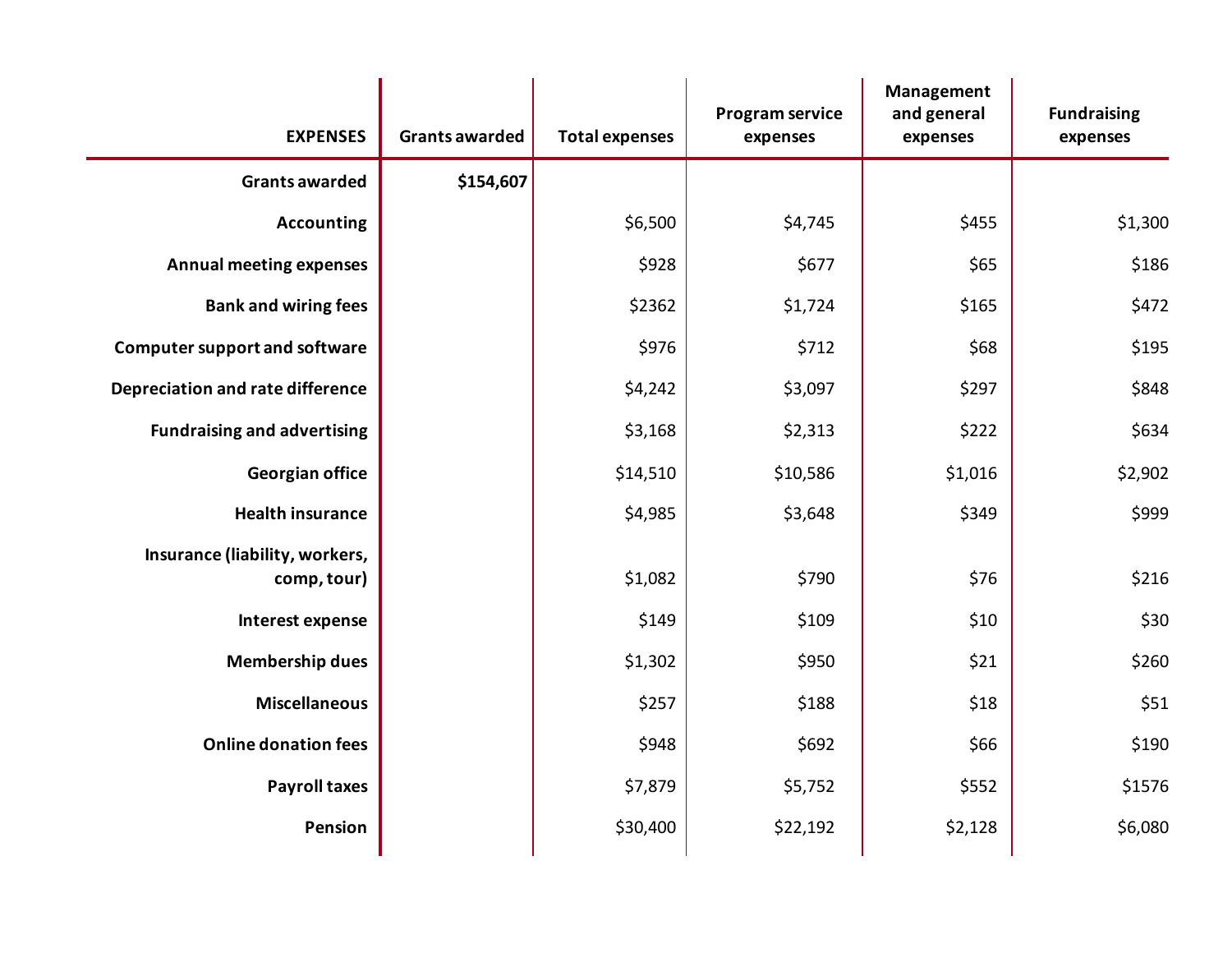| <b>EXPENSES</b>                      | <b>Grants awarded</b> | <b>Total expenses</b> | Program service<br>expenses | <b>Management</b><br>and general<br>expenses | <b>Fundraising</b><br>expenses |
|--------------------------------------|-----------------------|-----------------------|-----------------------------|----------------------------------------------|--------------------------------|
| <b>Printing and postage</b>          |                       | \$2,994               | \$2,186                     | \$210                                        | \$599                          |
| <b>Professional and payroll fees</b> |                       | \$4,567               | \$3,334                     | \$40                                         | \$913                          |
| <b>Salaries and wages</b>            |                       | \$126,717             | \$92,503                    | \$8,870                                      | \$25,343                       |
| Social media consultants             |                       | \$5,585               | \$4,077                     | \$391                                        | \$1,117                        |
| <b>State report and interest</b>     |                       | \$956                 | \$698                       | \$67                                         | \$191                          |
| <b>Telephone and internet</b>        |                       | \$2,280               | \$1,664                     | \$160                                        | \$456                          |
| <b>Travel</b>                        |                       | \$2,501               | \$1,826                     | \$175                                        | \$500                          |
| <b>US Office</b>                     |                       | \$4,347               | \$3,173                     | \$304                                        | \$869                          |
| Web and computer support             |                       | \$498                 | \$364                       | \$35                                         | \$100                          |
| <b>Total Expenses</b>                |                       | \$230,133             | \$167,997                   | \$16,109                                     | \$46,027                       |
| <b>Total Grants and Expenses</b>     |                       | \$384,740             | \$280,860                   | \$26,932                                     | \$76,948                       |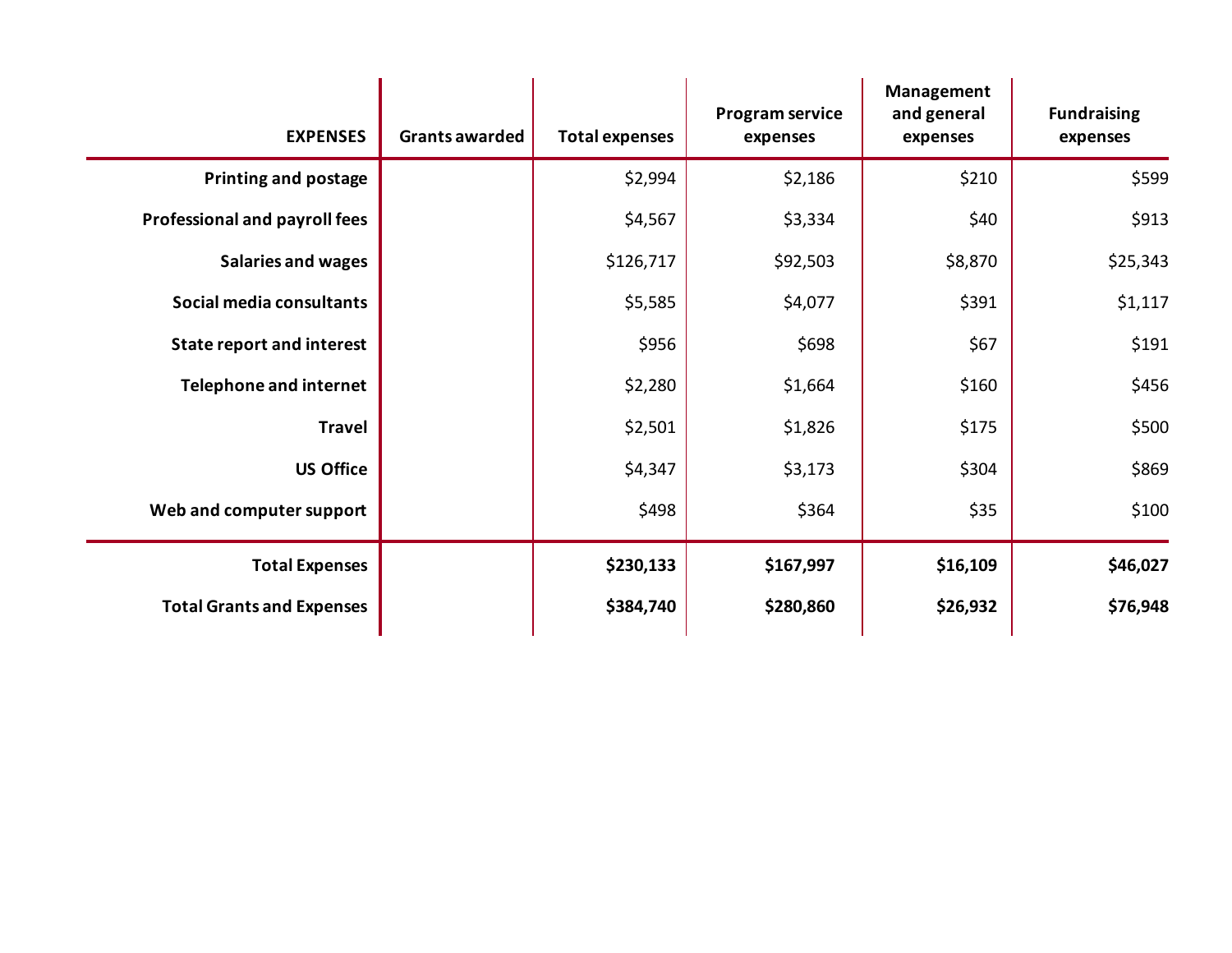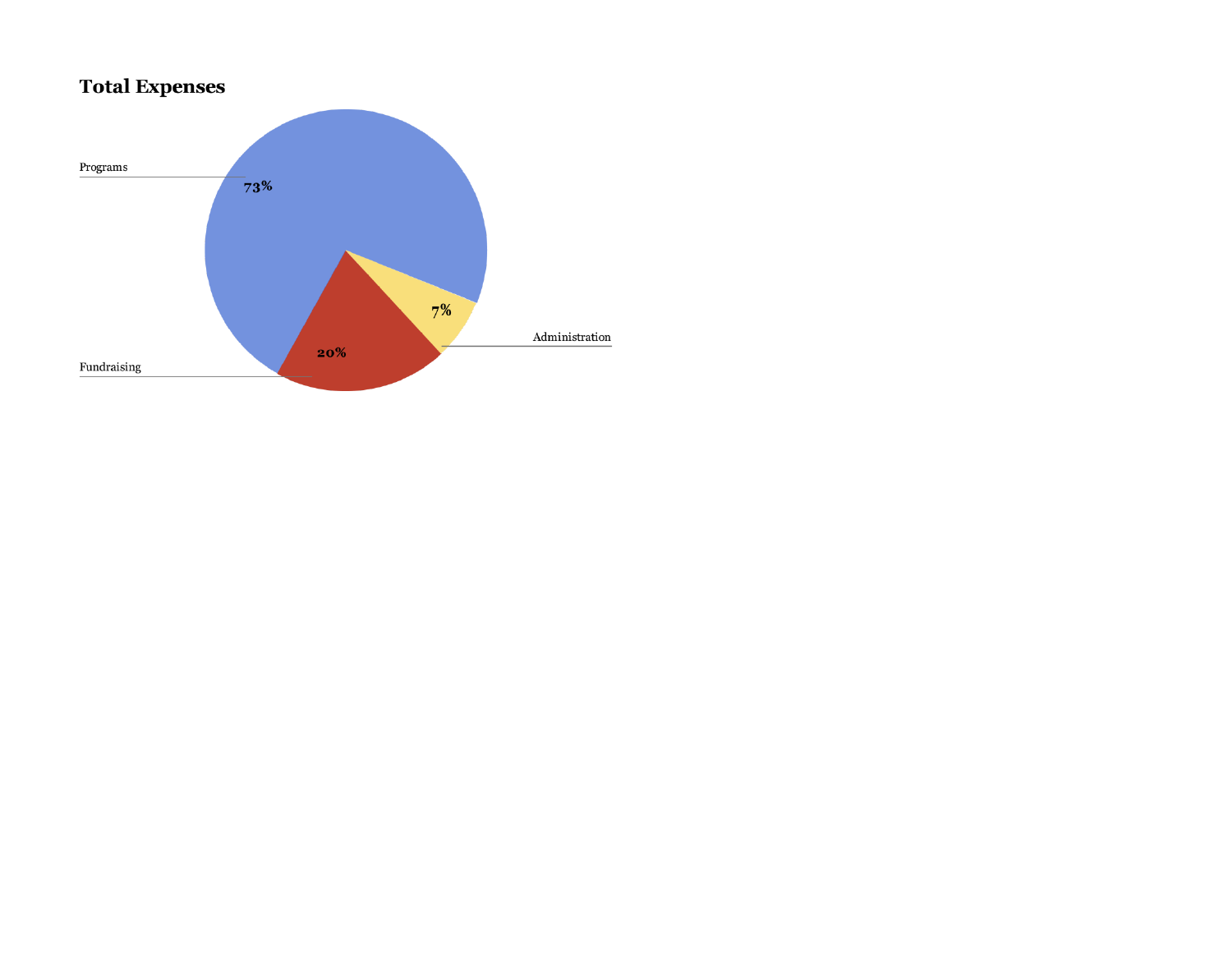# <span id="page-23-0"></span>**Addendum A: Program Descriptions for 2020-2021 Grants**

# <span id="page-23-1"></span>**Education for Internally Displaced Children, Street and Vulnerable Children**

#### *Assistance for Temi Charity*

Temi Charity is a community for physically and mentally disabled youth and elderly. With 1300 Gel (\$450.00), AFG's Georgian Office financed electricity expenses needed by the community.

#### *Bediani Children's Village*

Nine younger former street and abandoned children ages 8-19 remain in Bediani Village under the supervision of Zviad Khapava and other volunteer teacher/parents.

- \$1,600 wired on 2/6/20 to provide central heat for the apartment in Rustavi of two of the former street children who grew up in Dzegvi Orphanage and Bediani Village and their three little daughters.
- \$2,700 wired on  $4/3/20$  &  $6/22/20$  to cover electricity needed by Bediani for 2020.
- \$3,000 wired on 11/10/20 to purchase 4 tons of LPG (liquified gas) for Bediani's heating system.

#### *Dzegvi Shelter Community*

Dzegvi Shelter Community is located in the beautiful Armazi Gorge, near the city of Mtskheta and originally was established in 1995 as an orphanage for street children. In 2010, after many of the children grew up or moved to our Bediani Children's Village, the orphanage was converted into a shelter. Today it is unique in Georgia as it is the only free community shelter of its kind, sheltering 80 mentally ill persons, physically disabled persons, former street children and abandoned elderly and single mothers. The residents are ages 1 to 90. The project is run by our partners Mother Mariam Japaridze and Nana Gogochuri.

AFG began the reconstruction of a destroyed building on the Shelter's territory on April 5, 2017 with the help of AFG's long time partners and friends, with the aim of making it function as a rehabilitation center and to provide housing for additional homeless/disadvantaged people.

AFG finished reconstruction of the building, landscaped the outside and put in a playground in 2020. AFG also purchased 5 bunk beds, 25 mattresses, 15 beds, 15 wardrobes, 20 beside tables, 2 chairs for rehabilitation rooms and 4 tables for kitchen and living rooms for the building \$\$606.58). Funds also paid for fixing the central heating in the old building, rehabilitative treatment for an epileptic child and construction of two greenhouses (\$5,000). One greenhouse will grow strawberries for sale and the other will grow greens for the residents to eat. The TIKA Foundation of Turkey assisted AFG in building the greenhouses.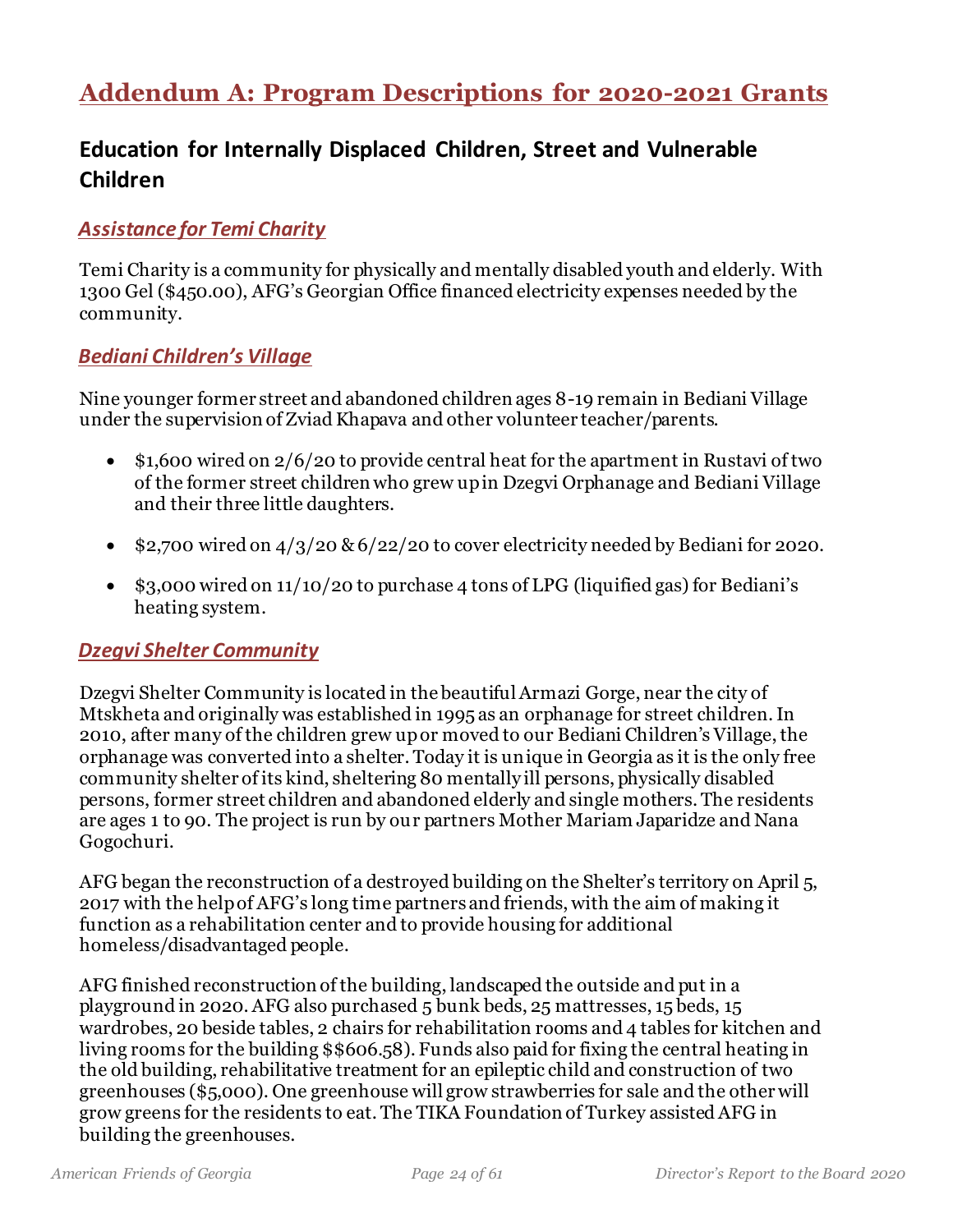#### *Higher Education Scholarship Fund for former street children*

These former street children grew up in Dzegvi Orphanage and Bediani Village. Directed now by Zviad Khapava in Bediani, AFG is covering the post-secondary education for these young adults, who have worked so hard to leave behind their pasts on the street to become real members of society. A grant of \$3,814 in 2020 covered the following 5 students for academic year 2020-2021:

- Giorgi Tsotsoria is in his 4th course in Business Administration at Georgian Technical University while working at the Megatechnics technology store as a salesperson and consultant.
- Salome Kopadze grew up in Bediani. Last year she graduated from Bediani public school and was accepted in the Journalist Faculty at Ilia State University. This year she is studying in the Italian Faculty of Tbilisi State University. Her study fee is covered by a state program. AFG is helping her with monthly living expenses over 10 months of study.
- Tamar Lashauri, who grew up in Dzegvi Orphanage from age two, graduated last summer with a BA in Psychology from the University of Georgia. She also had a nonpaid internship as a teacher's assistant at a private school owned by her university. She is a wonderful artist and is interested in a career as an art therapist working with children. She received an invitation to teach English at a school in Malaga, Spain for one year under the Erasmus Project/European Solidarity Corps but she could not go due to Covid.
- Ana Kalatozishvili is in her  $3<sup>rd</sup>$  course in the Medical Faculty in Tbilisi State Medical Universit[y www.tsmu.edu](http://www.tsmu.edu/) while working at Aladashvili Clinic in Resuscitation Unity as a nurse.
- Sophio Jafaridze is 20. Her father is disabled and lives in the Dzegvi Shelter and her mother was diagnosed with cancer. She is currently studying for her BA in Business Administration at the Agricultural University of Georgia.

In all, 34 former street children from Dzegvi Orphanage/Bediani Village have obtained or are in the process of obtaining a higher education thanks to AFG and have gone on to productive lives.

# <span id="page-24-0"></span>**Education for Vulnerable Children and Adults**

#### *Art Education and Rehabilitation*

AFG has begun a partnership with NGO Educational Project to provide rehabilitation in our projects by means of art and education. Art rehabilitation is recognized as one of the effective ways for rehabilitation. The NGO will start with educational and rehabilitation classes at the Dzegvi Shelter which AFG is planning to provide to the children and adults living there. NGO Educational Project unifies young people—artists, musicians, filmmakers, and others from creative fields—to provide rehabilitative and vocational workshops. The artists are students and professionals who have a mission to help and support vulnerable populations by providing psychological rehabilitation. (AFG gave a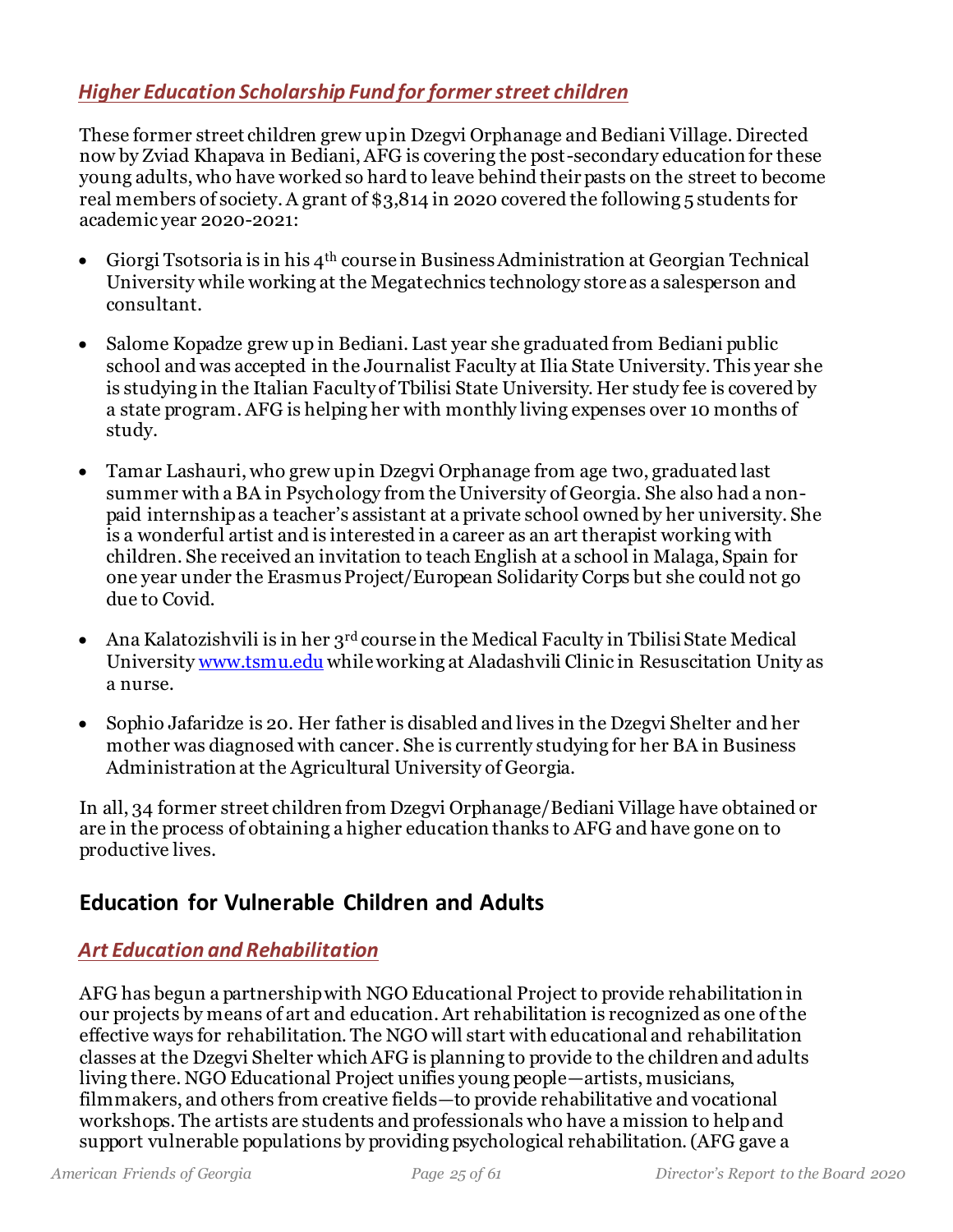#### *Sports Education*

#### **Zaza Pachulia Basketball Academy**

At the request of retired NBA basketball player, Zaza Pachulia, the AFG US Office continues to successfully apply for matching grants from National Basketball Players Association Foundation (NBPA Foundation) to Zaza's own donations. Zaza gave AFG \$25,000 which was matched by the NBPA Foundation in 2019 for equipment for a strength and conditioning room. Zaza Pachulia started his Basketball Academy in Tbilisi in 2015 to give low-income Georgian children living in the Regions the opportunity to learn about basketball, team sports, discipline and develop self-confidence and life skills, potentially pursuing a career in professional basketball. Zaza asked AFG to receive his donations and matching donations from the NBPA Foundation. AFG receives 2.5% additional funds from both Zaza and the Foundation to cover administrative costs.

Funds cover 5 apartments in Tbilisi for 15 low-income kids so they don't have to travel back and forth long distances each week including uniforms sport gear, shoes, utilities, groceries, an American coach, an English tutor and a Math tutor. The Academy has grown to 1100 kids. These talented children have won Georgian championships. Zaza's goal is to train and educate them and send them to top high schools or colleges in the U.S. AFG wired \$10,000 to Georgia on 4/3/19 for the Academy's General Operating Support. AFG wired \$25,000 to Georgia on 1/17/20 from the NBPA Foundation which was matching Zaza's donation of \$25,000 made on 12/3/19. AFG wired \$16,915 to the basketball academy from a donation made in stock by Zaza Pachulia. (Total funding was \$41,915 in 2020.)

#### *Empowering and Educating Georgian Youth to Become Drivers of Positive Change*

#### **Youth Platform (Social and Cultural Preservation Programs)**

Students at the Guivy Zaldastanishvili American Academy who volunteer for the Youth Preservation Program extracurricular program run by AFG engage in hands-on learning delivering knowledge and encouraging them to identify city problems in regard to cultural heritage and preservation. They are given lectures, seminars and workshops regarding Tbilisi's urban life and cultural preservation. They go on architectural walking tours, introduced to their own city, discovering problems and trying to find solutions to these problems. Since the collapse of the Soviet Union, construction of buildings has been unregulated, which is badly affecting Tbilisi. Urban life is being destroyed and Georgians worry that Old Tbilisi will vanish. Tbilisi has become the most polluted city in the world in relation to the number of its inhabitants, and open space is disappearing. Lena's former architectural student, David Asanidze, who is employed at Tbilisi City Hall on a Master Plan for the city, volunteered to work with the Zaldastani students in the Youth Preservation Program. In 2020, AFG purchased books for cultural preservation classes (\$116.06) in the program. Due to Covid, classes were given online.

### <span id="page-25-0"></span>**Services for Disabled Children**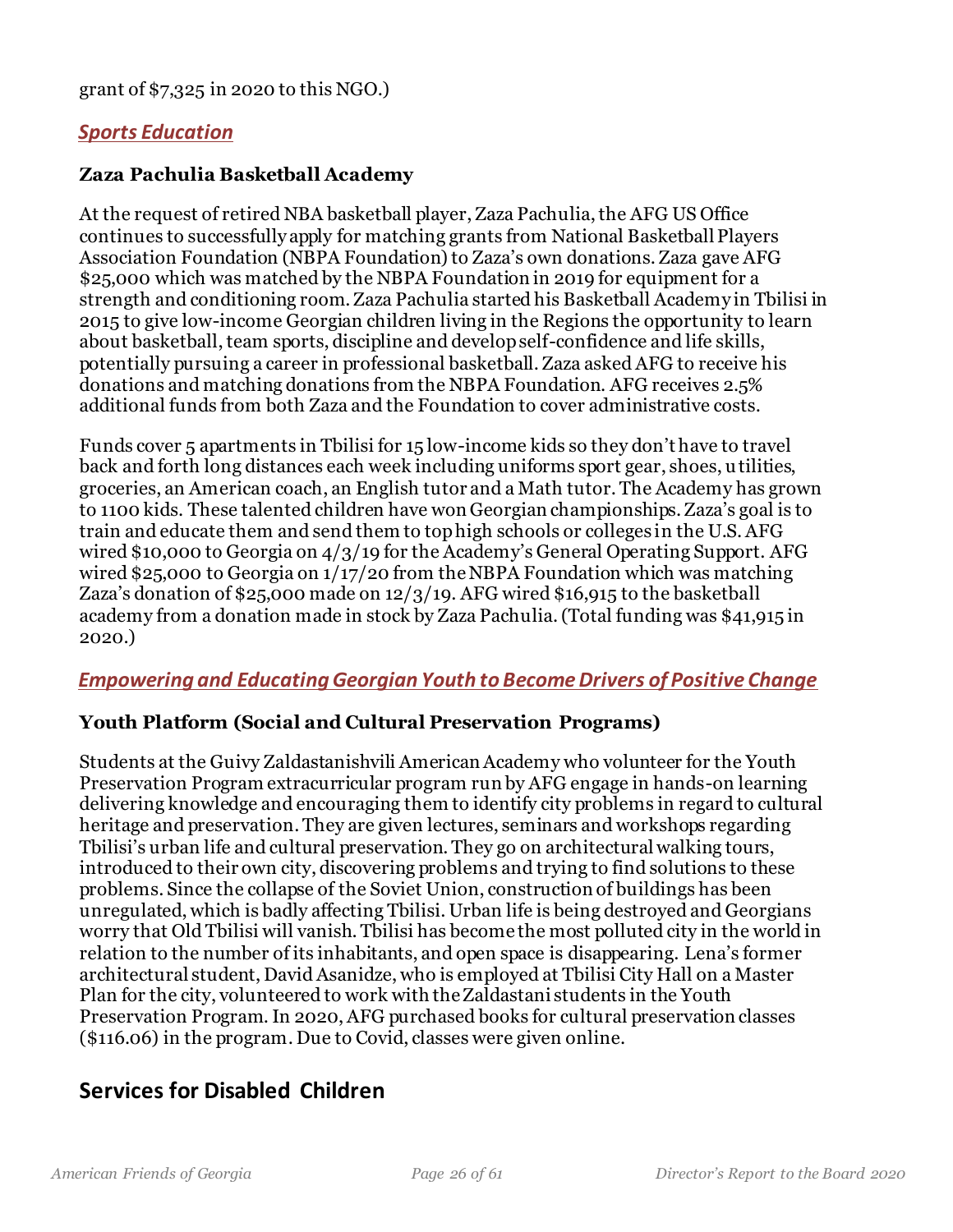#### *Together for Real Changes*

In December 2013, AFG signed a fiscal agreement with Ruta Casabianca and her nonprofit in Georgia Together for Real Changes (TRC). Ruta Casabianca is a former Peace Corps volunteer in Georgia who started TRC with Nana Lomadze, whose son has muscular dystrophy, to bring services to people with disabilities and their families in rural Georgia, where services are non-existent. This program is unique because the TRC team involves the local community and municipality from the outset and encourages family involvement in all aspects of the program. TRC is a vital voice for "invisible children" living in rural and mountainous regions of Georgia. TRC programs include:

- A day center for 30 children and 15 adults with disabilities in Borjomi
- A rehabilitation complex and home care service in Mestia for 20 children with disabilities in the mountains of Svaneti. This project would not have been possible without the start-up and unrestricted funds provided by AFG from 2013 to the present.
- A social-therapy café located in Nukriani, just outside of Sighnaghi in Kakheti serving 18 young adults with disabilities.

Before COVID-19, AFG gave TRC \$2,000 (1/17/20) for purchase of a hot water heater for the day center in Nukriani, funding to pay for a special education teacher, food and crafts, and transportation for 10 beneficiaries to and from their homes and the center. Due to COVID-19, the Day Centers were closed in March by the government leaving the disabled beneficiaries without services and staff without pay. The children were isolated in their homes without internet or phones. AFG wired \$6,000 (March-May) to TRC who delivered food packages, hygiene supplies, gas and phones with data to 83 children with disabilities in Mestia, Borjomi, Nukriani and surrounding villages. AFG wired \$7,000 (12/4/20) to TRC which purchased a vehicle, gas to start a program for outreach to isolated elderly and homebound disabled in Borjomi. (Total funding in 2020 was \$15,000.)

#### *First Step Georgia*

This is a pass-through donation from the Henry and Erna Leir Charitable Foundation to AFG for the NGO First Step Georgia, which is dedicated to enhancing the quality of life for children in Georgia with severe and profound mental and physical disabilities. AFG helped rescue disabled children near death from the Kaspi Orphanage in the '90s who were then cared for by First Step. This is a model program to demonstrate the need for safe, supportive and nurturing environments for disabled children. AFG received \$26,000 from the foundation, kept 5% (\$1,300) and sent \$23,750 on 5/18/20 for First Step's Improve Quality of Lives of Children with Severe and Profound Disabilities Through Developing Specific Sensory Therapy Program (January - December 2020). The project aims to heighten service quality of two programs—a Day Care Center and a Home-Based program for children with severe and profound disabilities co-funded by the state. Staff were given on-line training with the purpose of providing information regarding new medical approaches for children with developmental disorders. A workshop was conducted in person by an occupational therapist. Massagers were to be purchased for different parts of the body to improve the functioning of 28 severely disabled children in the Home-Based Care program in in classes in the Day Care Center with the aim to increase/reduce body tone of severely handicapped children to help their families to improve muscle tone to help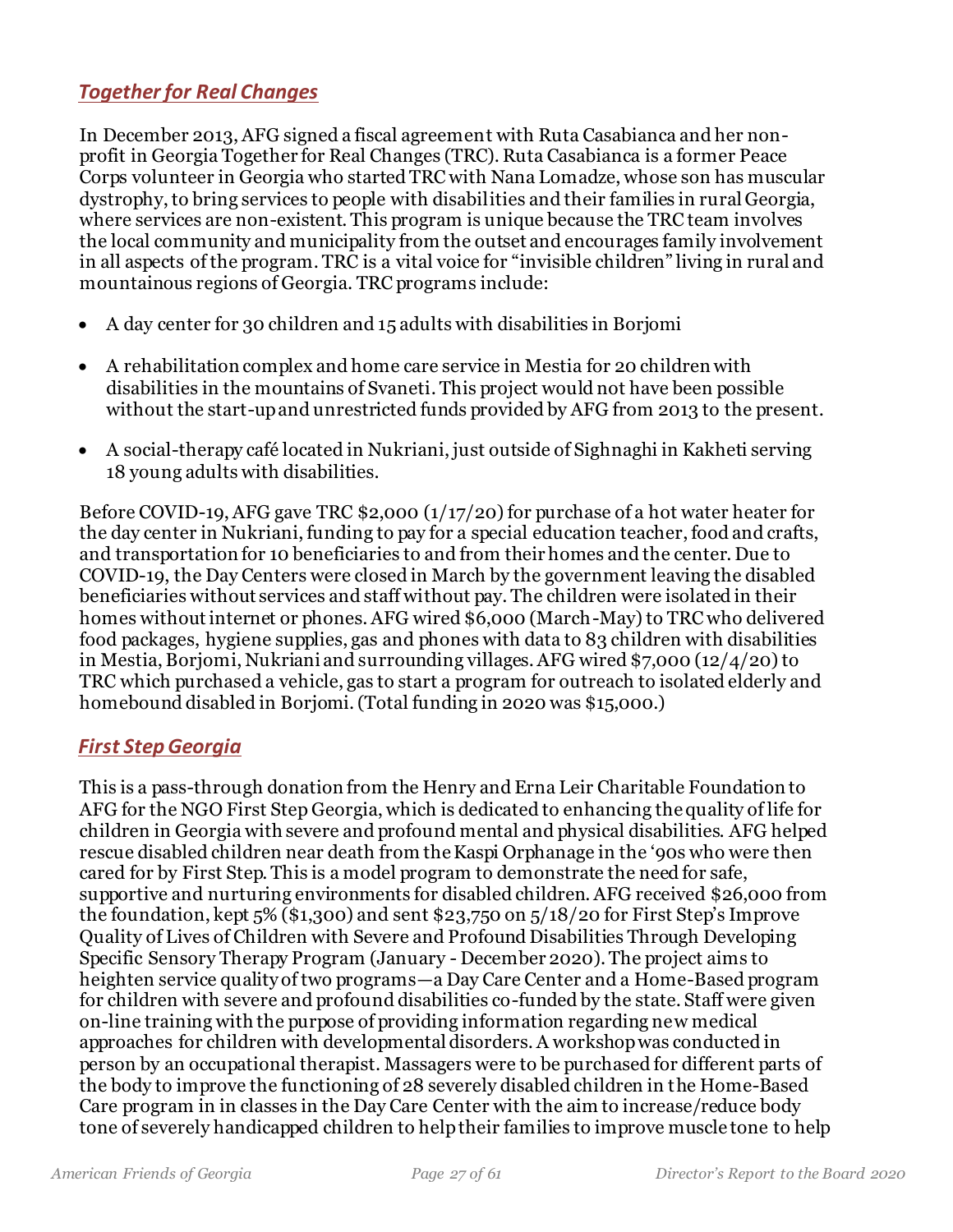them with such things as their eating skills. Unfortunately, due to Covid, the day center closed in March and all classes went online. It was difficult to explain to the children why they couldn't go see their friends in the day center and their parents had to take an intensive role with their online classes. Some families did not have computers. The day center reopened in September and maintaining distance was also difficult. Computer tabs were purchased for the children who were taken to outdoor classes at places like the zoo. When the center closed in November, the online learning had become easier.

#### <span id="page-27-0"></span>**Healthcare**

#### *COVID-19 Relief Fund*

AFG started the COVID-19 Georgia Relief Fund in March of 2020 to provide urgent assistance to vulnerable Georgians. The International Women's Association in Georgia contributed funds (\$2,469.46) towards this project. Funds covered nutritious food and services for children undergoing treatment for leukemia and lymphoma and their parents at the Iashvili Children's Central Hospital as well as COVID tests for the children. Funds also covered food and hygiene items for patients in the Hospice and Home Care Program and other elderly in need.

### <span id="page-27-1"></span>**Palliative Care**

#### *Hospice, Nursing School and Home Care Program*

This is the first hospice in Georgia and the only Hospice Home Care Program, which introduced palliative care to Georgia. Started by Abbess Mariam and directed by Mariam Palavandishvili, the tiny hospice holds six live-in patients near their Transfiguration Convent in Tbilisi suffering from such illnesses as cancer, brain infarction, Parkinson's, dementia and diabetes. The Hospice also has a Nursing School. This is a two-year program and gives a future to young women from poor families because tuition is free. Mother Mariam has also started a 3-month program for Nursing Assistants. Nursing graduates can work in the Hospice or can join the Home Care Program. There are currently 12 nurses and nursing assistants who graduated from the Nursing School, visiting over 100 critically and terminally ill and elderly patients in their homes a year. Many of these ill elderly live alone on pensions of \$100 a month or less. Thirty percent of patients are women ages 35 - 60 with breast cancer and sometimes the hospice also cares for pediatric cases. The nurses spend two hours per day with patients, providing nutrition, medicines, injections, chemotherapy and even cleaning. Many patients feel alone and abandoned, and the nursing visits provide emotional and spiritual support. Nurses earn 725 GEL (\$296) a month. AFG is the primary funder for this important program. AFG funds help with the hospice's everyday needs, including nurses' salaries, medical supplies, bandages, painkillers, ointments and transportation of nurses to visit their patients.

The AFG US Office sent a total of \$30,581 in 2020 for nurses' salaries and other expenses of the hospice in order to provide assistance to this vulnerable population. The following amounts were wired in 2020:

•  $$5,000$  on  $11/2/20$